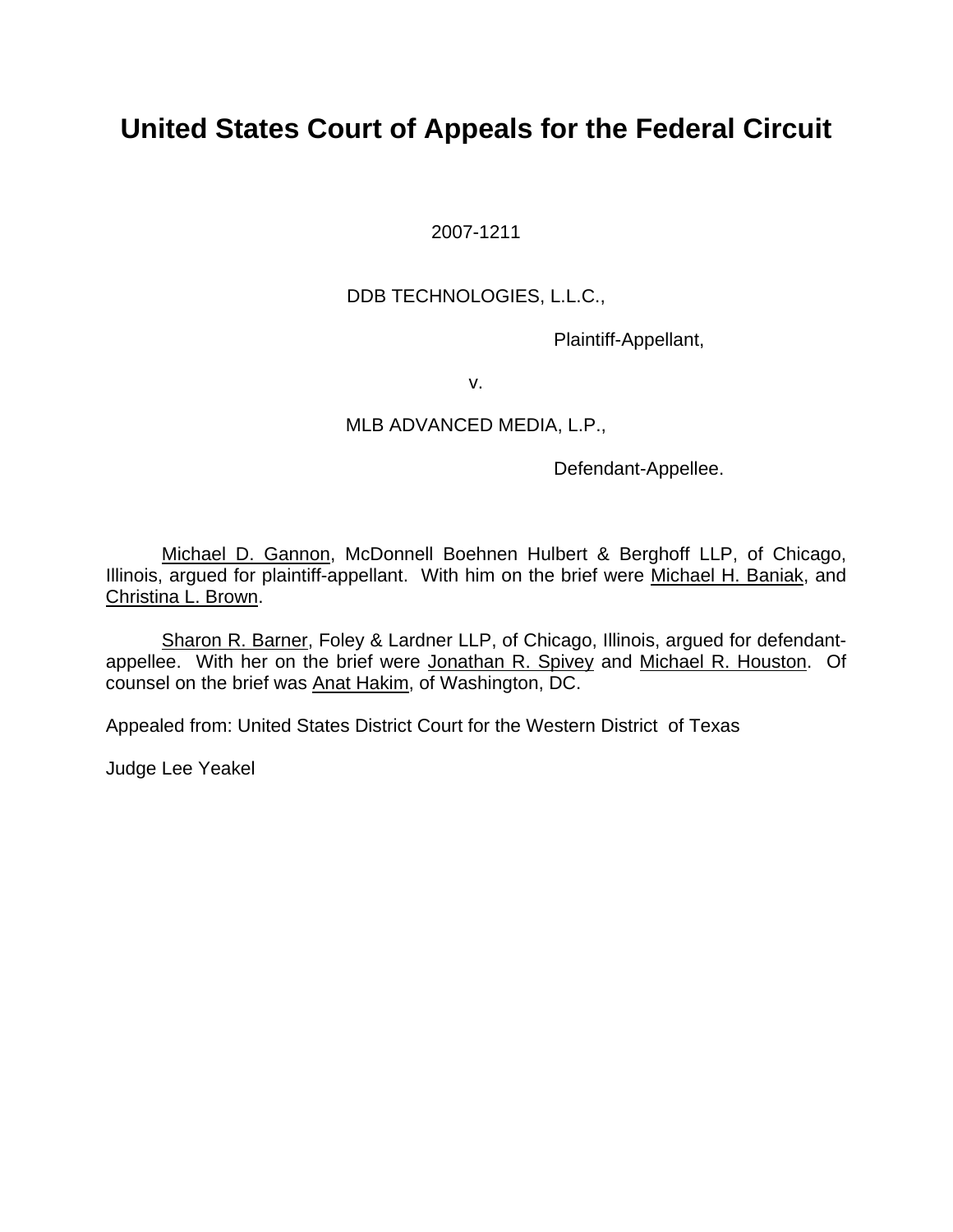# **United States Court of Appeals for the Federal Circuit**

2007-1211

DDB TECHNOLOGIES, L.L.C.,

Plaintiff-Appellant,

v.

### MLB ADVANCED MEDIA, L.P.,

Defendant-Appellee.

Appeal from the United States District Court for the Western District of Texas in case no. 04-CV-352, Judge Lee Yeakel.

DECIDED: February 13, 2008

 $\frac{1}{2}$  ,  $\frac{1}{2}$  ,  $\frac{1}{2}$  ,  $\frac{1}{2}$  ,  $\frac{1}{2}$  ,  $\frac{1}{2}$  ,  $\frac{1}{2}$  ,  $\frac{1}{2}$  ,  $\frac{1}{2}$  ,  $\frac{1}{2}$  ,  $\frac{1}{2}$  ,  $\frac{1}{2}$  ,  $\frac{1}{2}$  ,  $\frac{1}{2}$  ,  $\frac{1}{2}$  ,  $\frac{1}{2}$  ,  $\frac{1}{2}$  ,  $\frac{1}{2}$  ,  $\frac{1$ 

 $\frac{1}{\sqrt{2}}$  ,  $\frac{1}{\sqrt{2}}$  ,  $\frac{1}{\sqrt{2}}$  ,  $\frac{1}{\sqrt{2}}$  ,  $\frac{1}{\sqrt{2}}$  ,  $\frac{1}{\sqrt{2}}$  ,  $\frac{1}{\sqrt{2}}$  ,  $\frac{1}{\sqrt{2}}$  ,  $\frac{1}{\sqrt{2}}$  ,  $\frac{1}{\sqrt{2}}$  ,  $\frac{1}{\sqrt{2}}$  ,  $\frac{1}{\sqrt{2}}$  ,  $\frac{1}{\sqrt{2}}$  ,  $\frac{1}{\sqrt{2}}$  ,  $\frac{1}{\sqrt{2}}$ 

Before NEWMAN, Circuit Judge, CLEVENGER, Senior Circuit Judge, and DYK, Circuit Judge.

Opinion for the court filed by Circuit Judge DYK. Opinion dissenting in part and concurring in part filed by Circuit Judge NEWMAN.

DYK, Circuit Judge.

 Appellant DDB Technologies, L.L.C. ("DDB") appeals from a decision of the United States District Court for the Western District of Texas. The district court dismissed DDB's patent infringement suit against MLB Advanced Media, L.P. ("MLBAM") for lack of subject matter jurisdiction. We hold that the district court correctly held that DDB's asserted statute of limitations and equitable defenses were not available and that no jury trial was required on the issue of standing. However, we hold that the district court erred in denying DDB's request for jurisdictional discovery. Therefore we affirm in part and vacate in part the judgment of the district court, and we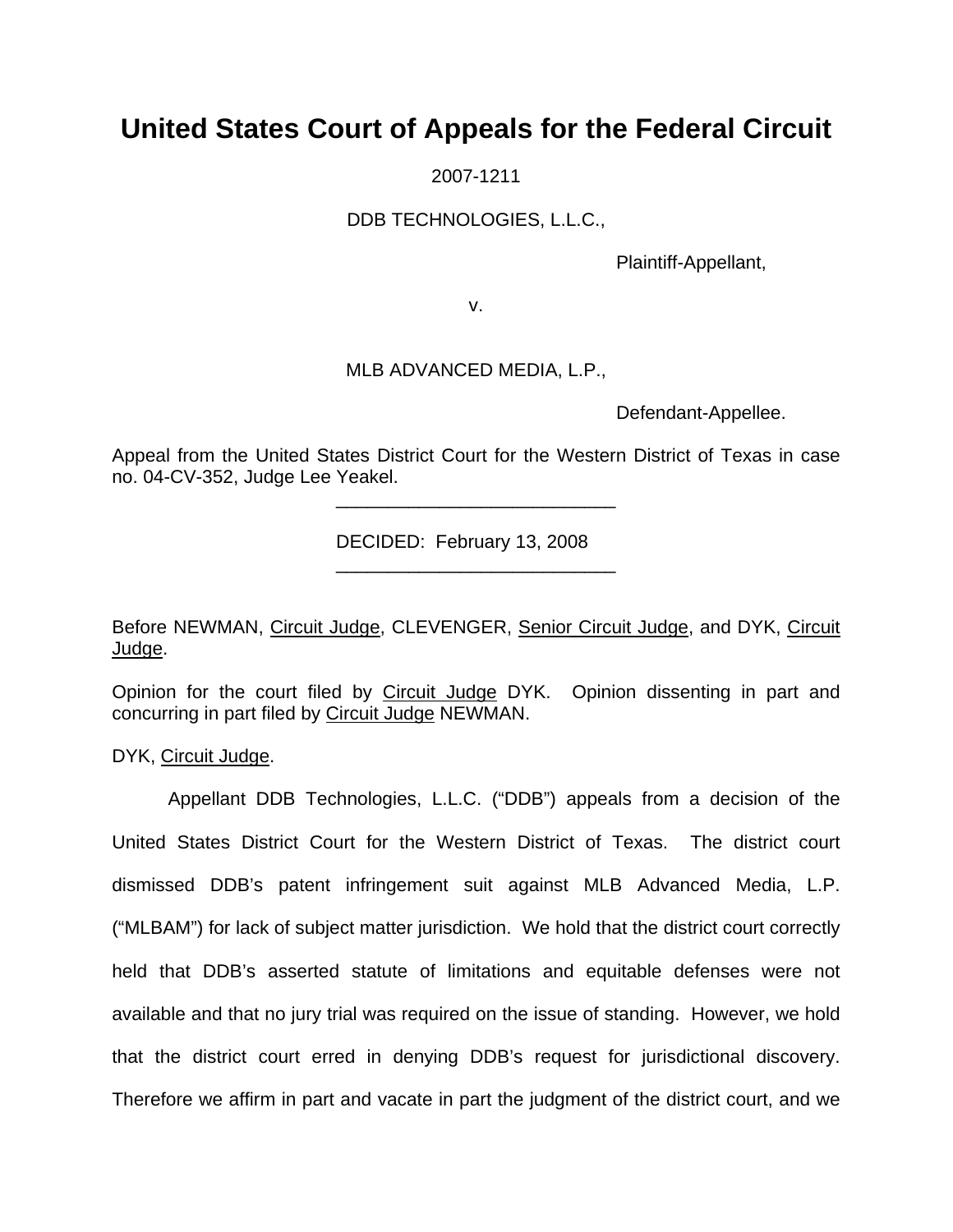remand for limited jurisdictional discovery and for further consideration of the district court's jurisdiction based on that discovery.

### **BACKGROUND**

I

 Plaintiff-Appellant DDB is a company formed by Dr. David Barstow and his brother Daniel Barstow. The two Barstow brothers were the named inventors of the patents in suit. Those patents include three "Computer Simulation Patents," U.S. Patent Nos. 5,526,479 ("'479 patent"), 5,671,347 ("'347 patent"), and 6,204,862 ("'862 patent"), all relating to a method for generating a computer simulation of a live event for display on a viewer's computer, and one "Pattern-Matching Patent," U.S. Patent No. 5,189,630 ("'630 patent"), relating to a method allowing a viewer to search for certain information about a live event. In 1998, the Barstow brothers assigned these patents to DDB, which they had formed to commercialize and further develop their inventions.

 The ultimate question here is whether the interest of Dr. David Barstow ("Barstow") in these patents was previously assigned to his former employer, Schlumberger Technology Corporation ("Schlumberger").<sup>[1](#page-2-0)</sup> Barstow, a computer scientist, worked for Schlumberger from 1980 until 1994. At the start of his employment, Barstow entered into an employment agreement that included the following relevant provisions:

3. Employee shall promptly furnish to Company a complete record of any and all technological ideas, inventions and improvements, whether patentable or not, which he, solely or jointly, may conceive, make or first disclose during the period of his employment with [Schlumberger].

<span id="page-2-0"></span> <sup>1</sup>  $1$  There is no contention that Daniel Barstow's interest was assigned to Schlumberger. All of Daniel Barstow's interest was assigned to DDB.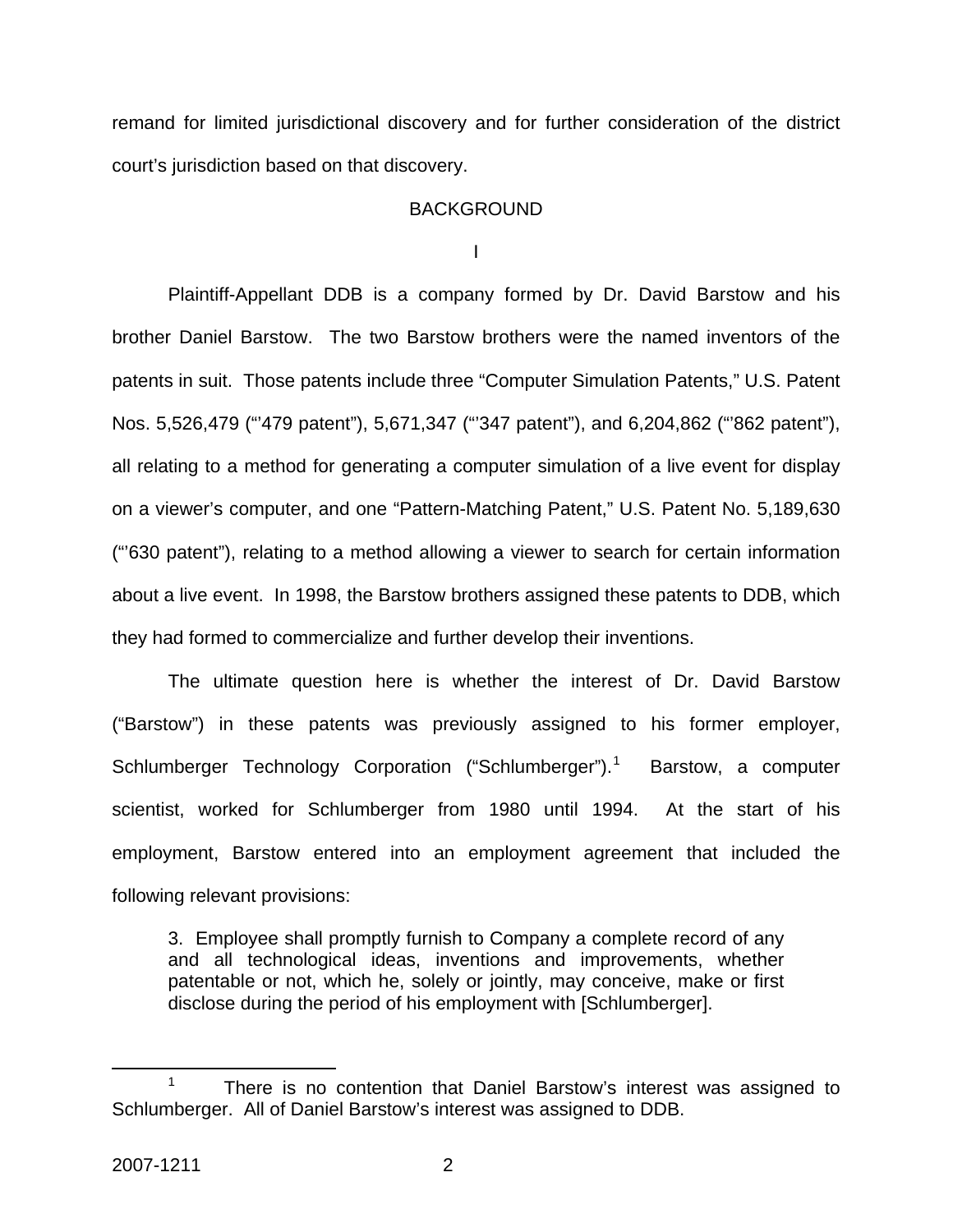4. Employee agrees to and does hereby grant and assign to Company or its nominee his entire right, title and interest in and to ideas, inventions and improvements coming within the scope of Paragraph 3:

 a) which relate in any way to the business or activities of [Schlumberger], or

b) which are suggested by or result from any task or work of Employee for [Schlumberger], or

 c) which relate in any way to the business or activities of Affiliates of [Schlumberger],

together with any and all domestic and foreign patent rights in such ideas, inventions and improvements. Employee agrees to execute specific assignments and do anything else properly requested by [Schlumberger], at any time during or after employment with [Schlumberger], to secure such rights.

J.A. at 470-71 (emphasis added).

 During his employment with Schlumberger, Barstow worked on several projects related to the development of computer software used to control and record data measured by physical sensors used in logging oil wells, and on other software development projects. Barstow also worked on several personal projects during that time period, including collaborating with his brother Daniel on a method for broadcasting data about a live event, such as a baseball game, and producing a simulation of that event to be viewed on a computer. This project eventually led to the applications for the four patents in suit, two of which were filed and one of which was issued during Barstow's employment with Schlumberger.

 While employed at Schlumberger, Barstow discussed this project with Charles Huston, Schlumberger's general counsel for software matters, and Dr. Reid Smith, the director of the lab in which Barstow worked. Both Huston and Smith testified that they knew Barstow was working on a "baseball simulator" project, J.A. at 153, that they had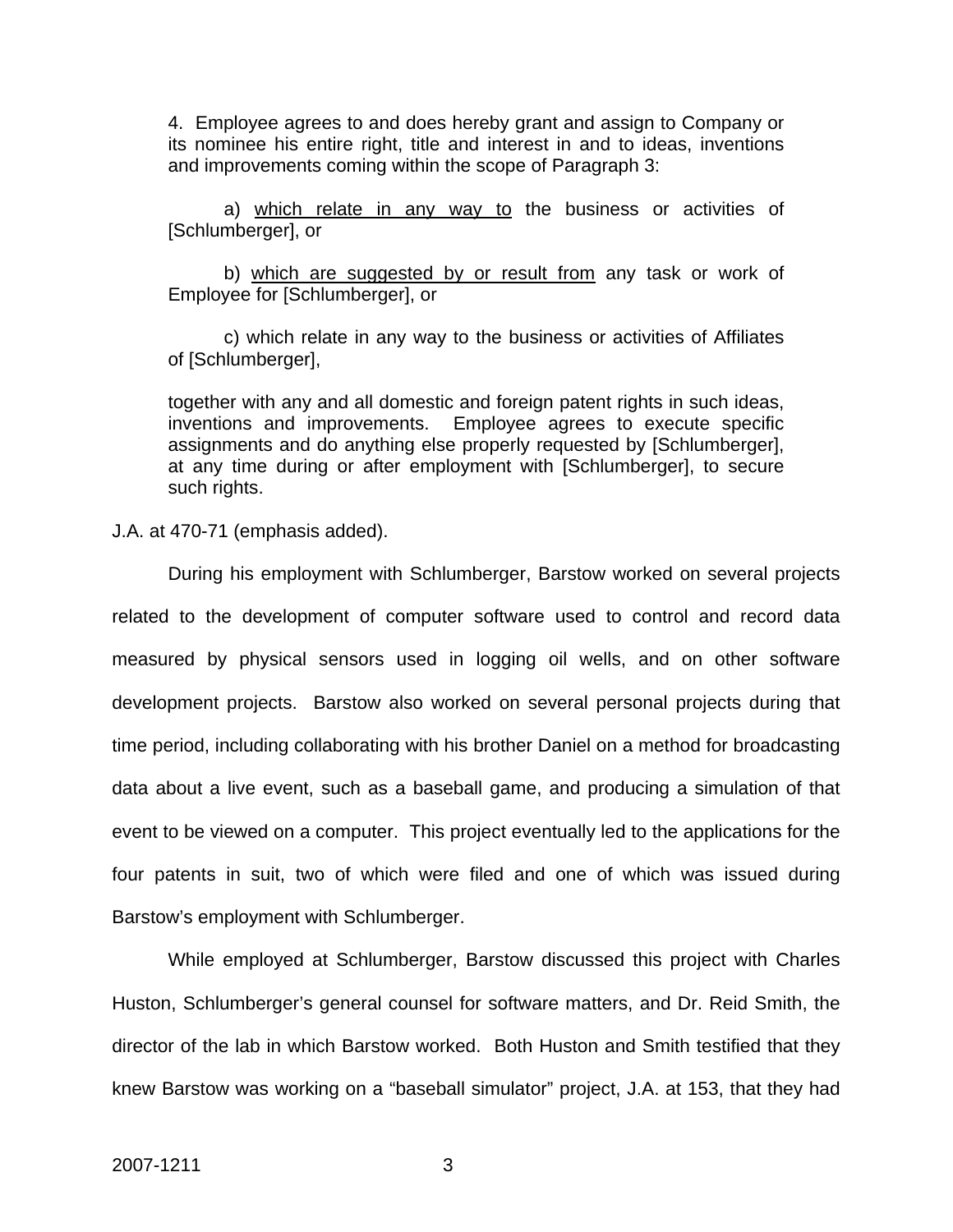discussed the project with Barstow and also between themselves, and that they did not believe at the time that the project belonged to Schlumberger. Huston stated, "Dave came to Re[i]d and myself and said this is what I'm doing. If there is any problem with this let me know and Re[i]d and I discussed it and we don't see how it applies to Schlumberger's business." J.A. at 154. Smith testified that Barstow's project was "general knowledge" at Schlumberger, that he had never "suggest[ed] to Dr. Barstow that the personal work he was doing belonged to Schlumberger," and that he was not "aware of anyone at Schlumberger ever stating a belief that Dr. Barstow's personal work belonged to Schlumberger." J.A. at 165-66. However, the extent of Huston and Smith's knowledge of the project is unclear from the record.

 The only written communication from Barstow produced at the hearing was an email sent from Barstow to Smith requesting permission to "include a short biography of [Barstow] in the biographical section" on a product resulting from a "project of [his] brother's . . . involv[ing] a scheme for recording symbolic descriptions of baseball games . . . and providing software for home computers that would do things like simulation and search." J.A. at 965. Barstow also advised Smith that "some patents may issue this year, in both of our names," and promised to "let [Smith] know if it actually happens." Id. Smith forwarded the e-mail to Huston, who wrote back, "I see no problem with Dave having his biography included if he is a coauthor of the work." Id. Although Huston testified that he did not think Barstow "concealed details of his personal project," J.A. at 153, he also admitted that he did not recall any documentation about the project, other than the e-mail, being provided. Similarly, Smith stated that he did not know what other documentation about the project Barstow had provided to others at Schlumberger.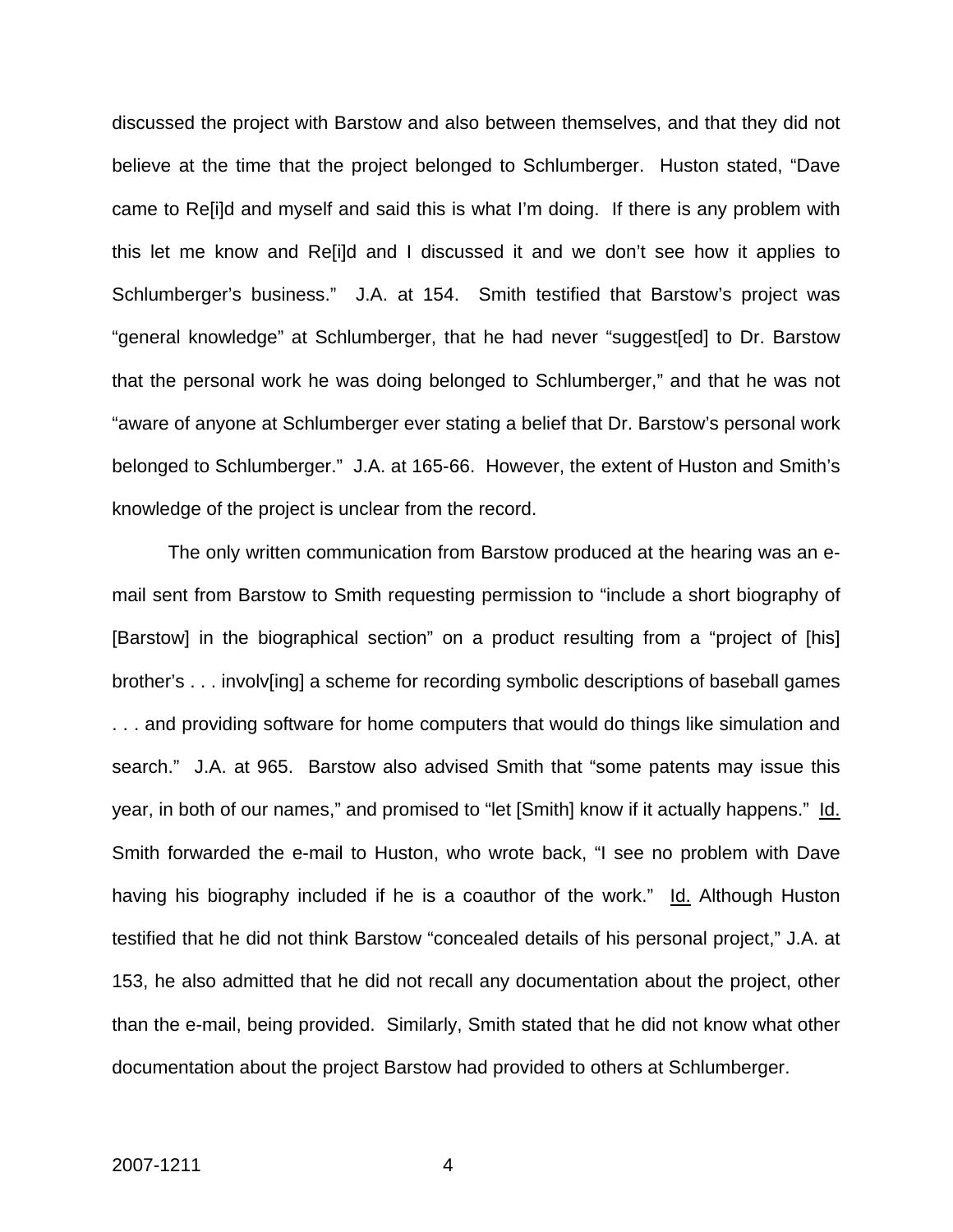In 2004, DDB filed this patent infringement action against MLBAM, alleging that MLBAM provides several Internet services related to baseball that infringe the Computer Simulation Patents and the Pattern-Matching Patent. More than a year later, immediately before the close of discovery, MLBAM entered into negotiations with Schlumberger to acquire any interest that Schlumberger had in the patents in suit. Several months later, on April 7, 2006, Schlumberger and MLBAM entered into an agreement that assigned to MLBAM all of Schlumberger's rights and interest in the patents in suit and granted MLBAM a retroactive license to practice under those patents.

 On May 1, 2006, MLBAM moved the district court to dismiss the action for lack of subject matter jurisdiction, based on DDB's failure to join all owners of the patents in suit (including MLBAM) and on DDB's inability to pursue an infringement claim against MLBAM by virtue of its newly acquired ownership interest in those patents. DDB subsequently filed a motion to extend the briefing schedule and to obtain limited expedited discovery and depositions on the issues raised by MLBAM's motion to dismiss. MLBAM indicated that it would agree to a thirty-day extension for "reasonable discovery," J.A. at 892, although it now disputes the extent of the discovery it was willing to provide. Nonetheless, the district court denied DDB's discovery motion, and scheduled a hearing on the motion to dismiss for June 8, 2006. The court held a telephonic conference to determine whether the parties would be allowed to present witness testimony at the hearing, and ultimately decided to allow each party thirty minutes and to use part of its thirty-minute argument time to present witness testimony.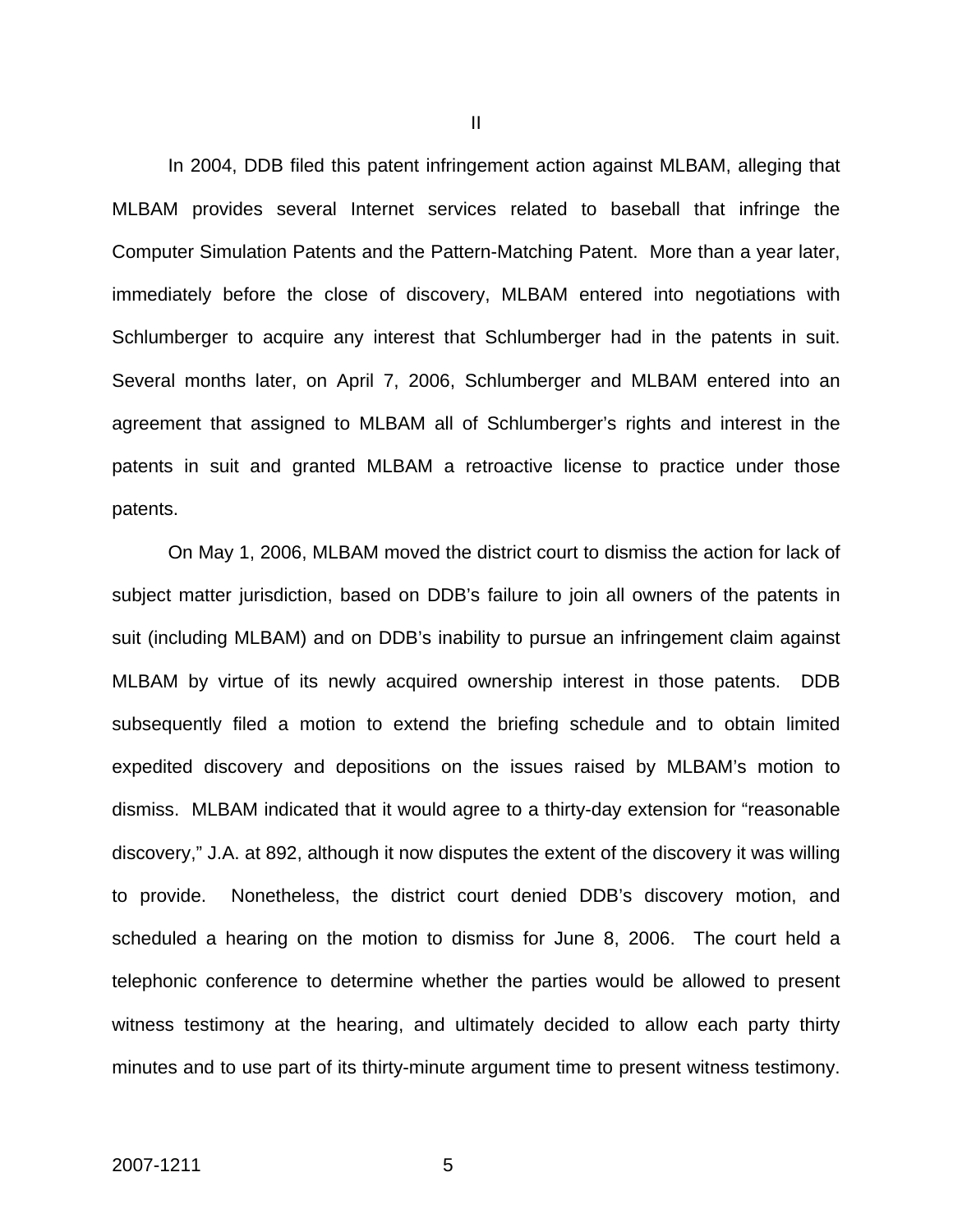At the hearing, DDB used its time to present the testimony by Huston and Smith described above. MLBAM presented testimony by Dale Gaudier, Schlumberger's general patent counsel, about the nature of Schlumberger's business at the time Barstow worked for the company.

 On September 26, 2006, the district court granted MLBAM's motion to dismiss. The court found that the patents in suit fell within the scope of Barstow's employment agreement because they were both "suggested by" and "related to" his work for Schlumberger. In determining that the patents in suit were "suggested by" Barstow's work, the district court relied particularly on their relation to two prior patents issued to Schlumberger that named Barstow as the inventor. During the prosecution of three of the four patents in suit, one of these patents was listed by the patent examiners as prior art (although not cited by the applicant as prior art). In determining that the patents in suit were "related to" Barstow's work, the court relied in part on a 1992 letter from Barstow to his brother Daniel which the district court interpreted as an admission by Barstow of such a relation. Because the language of the employment agreement provided for an automatic assignment of Barstow's rights, the court rejected DDB's statute of limitations, waiver, estoppel, and laches defenses. The court also held that the equitable defenses were not available because Barstow had not complied with the disclosure requirements of Paragraph 3 of the employment agreement. Having concluded that Schlumberger, and thereafter MLBAM, was a co-owner of the patents, the court determined that it lacked subject matter jurisdiction because DDB had not joined Schlumberger and could not join MLBAM. See Israel Bio-Eng'g Project v. Amgen Inc., 475 F.3d 1256, 1264-65 (Fed. Cir. 2007) ("Absent the voluntary joinder of all co-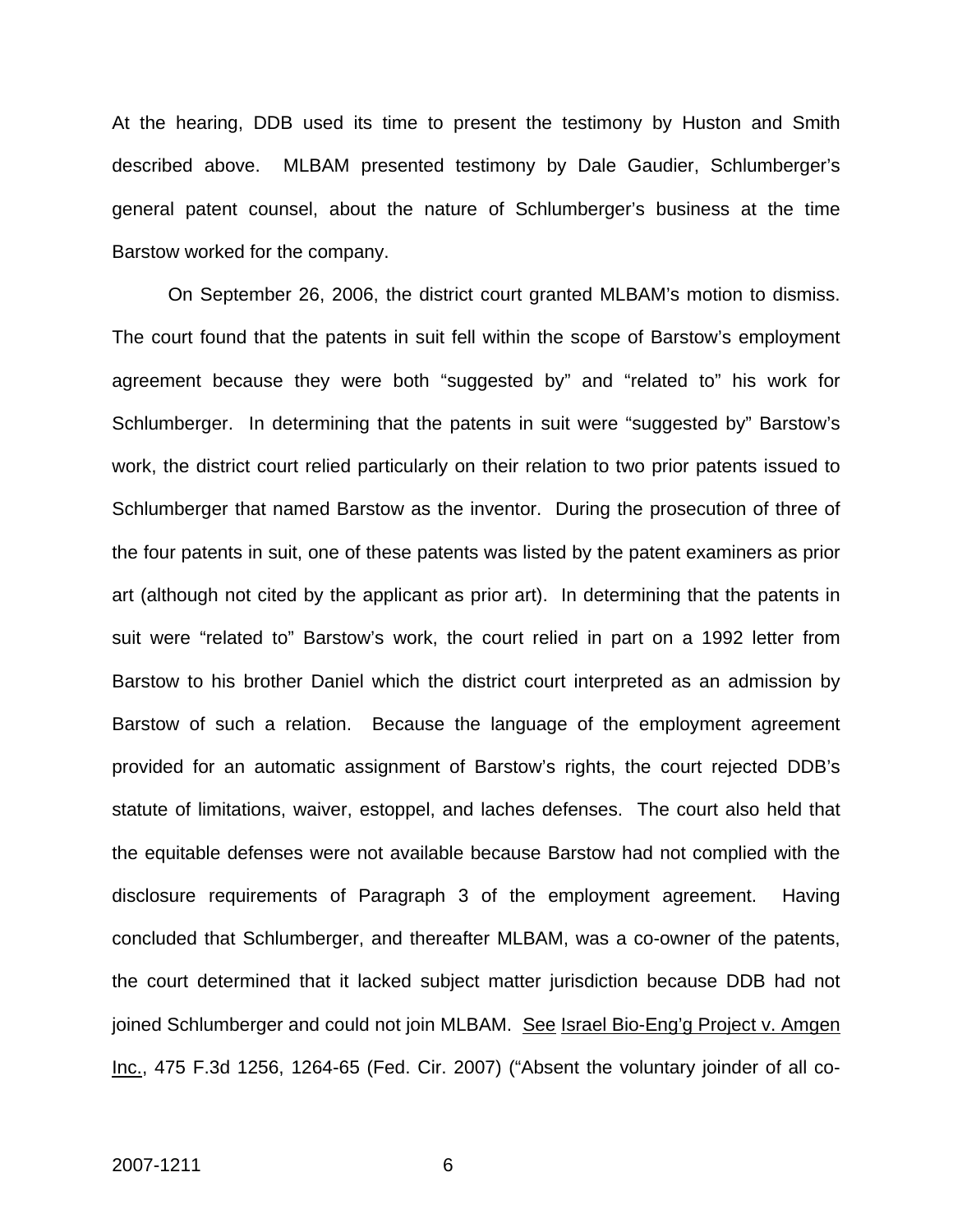owners of a patent, a co-owner acting alone will lack standing.").<sup>[2](#page-7-0)</sup> The court did not address whether DDB was entitled to a jury trial on the disputed jurisdictional facts.

 DDB timely appealed the district court's dismissal to this court. We have jurisdiction under 28 U.S.C. § 1295(a)(1).

### **DISCUSSION**

 The district court's decision as to the lack of subject matter jurisdiction is a question of law that we review de novo. See Pennington Seed, Inc. v. Produce Exch. No. 299, 457 F.3d 1334, 1338 (Fed. Cir. 2006). We review the district court's underlying factual determinations for clear error. See Plumtree Software, Inc. v. Datamize, LLC, 473 F.3d 1152, 1158 (Fed. Cir. 2006).

I

 DDB first argues that, even if the patents in suit were within the scope of the employment agreement, Schlumberger's claim of ownership is barred by the statute of limitations; that Schlumberger has waived any claim of ownership it may have had through its long period of inaction in asserting an interest in the patents in suit; and that Schlumberger is subject to estoppel by laches based on its unreasonable delay in

<span id="page-7-0"></span> $\frac{1}{2}$  $2^2$  Contrary to the dissent, we have explicitly held that Rule 19 does not permit the involuntary joinder of a patent co-owner in an infringement suit brought by another co-owner. See Ethicon, Inc. v. United States Surgical Corp., 135 F.3d 1456, 1468 (Fed. Cir. 1998) ("[A]s a matter of substantive patent law, all co-owners must ordinarily consent to join as plaintiffs in an infringement suit.") (emphasis added). Ethicon notes two exceptions, neither of which is applicable to this case: (1) an exclusive licensee may join the patent owner as an involuntary plaintiff in an infringement suit, see Independent Wireless Telegraph Co. v. Radio Corp. of America, 269 U.S. 459, 469 (1926); and (2) a co-owner who, by agreement, waives his right to refuse to join suit, may be forced to join an infringement suit, see Ethicon, 135 F.3d at 1468 n.9. Notably, the appellant does not assert that MLBAM could be joined as an involuntary plaintiff.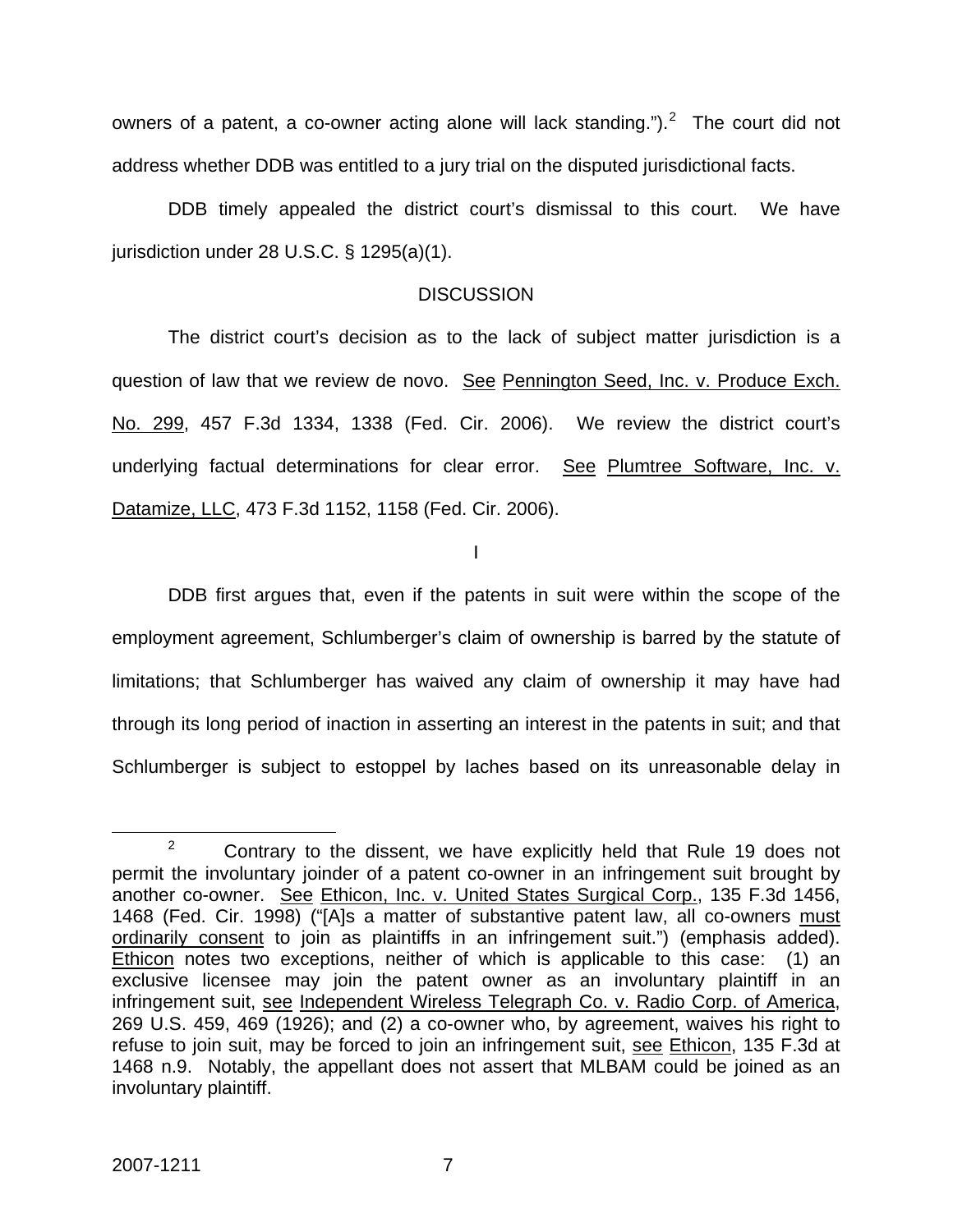asserting its rights. DDB also argues estoppel by acquiescence based on Schlumberger's implicit and explicit assurances that the patents belonged to Barstow, and equitable estoppel based on Barstow's reliance on communications from Schlumberger that led him to believe the company was not claiming rights in the patents. The district court determined that the assignment under the agreement was automatic, and that under such circumstances Texas law precluded the assignor from asserting waiver, estoppel by acquiescence, and equitable estoppel against the assignee. See DDB Techs., L.L.C. v. MLB Advanced Media, L.P., 465 F. Supp. 2d 657, 669 (W.D. Tex. 2006); Johnson v. Structured Asset Servs., Inc., 148 S.W.3d 711, 722 (Tex. App. 2004) ("An assignor cannot urge estoppel or waiver against his assignee after making a valid assignment."); Univ. of Tex. Med. Branch v. Allan, 777 S.W.2d 450, 453 (Tex. App. 1989). DDB does not dispute that state law would bar these defenses if there had been an automatic assignment; rather, it urges that there was no automatic assignment.

 We must first determine whether the question of automatic assignment is governed by federal or state law. Although state law governs the interpretation of contracts generally, see Thatcher v. Kohl's Department Stores, Inc., 397 F.3d 1370, 1373 (Fed. Cir. 2005), the question of whether a patent assignment clause creates an automatic assignment or merely an obligation to assign is intimately bound up with the question of standing in patent cases. We have accordingly treated it as a matter of federal law. See Speedplay, Inc. v. Bebop, Inc., 211 F.3d 1245, 1253 (Fed. Cir. 2000); Arachnid, Inc. v. Merit Indus., Inc., 939 F.2d 1574, 1580-81 (Fed. Cir. 1991); cf. Rhone-Poulenc Agro, S.A. v. DeKalb Genetics Corp., 284 F.3d 1323, 1328 (Fed. Cir. 2002)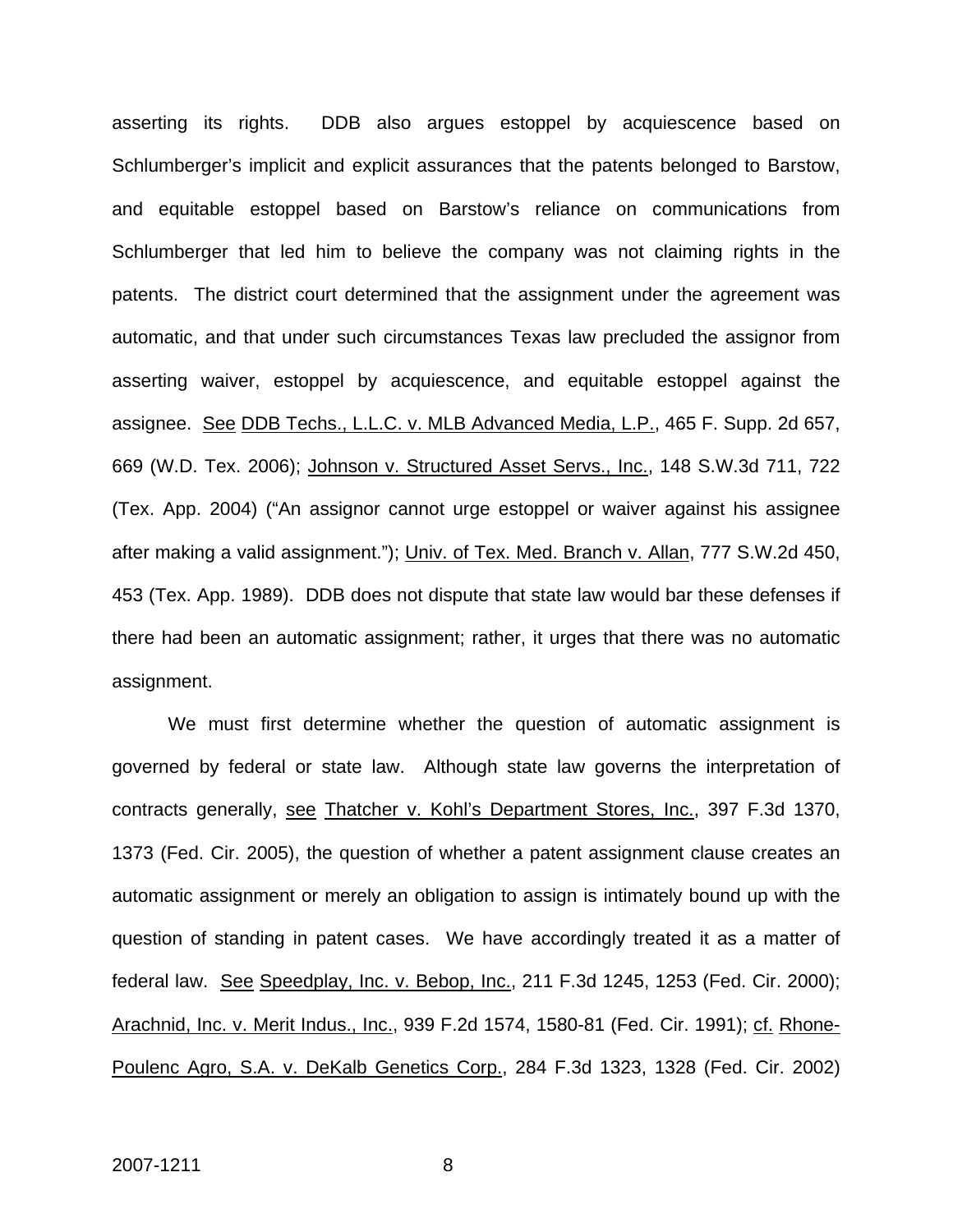(holding that bona fide purchaser defense is governed by federal law). Applying federal law, we have held that whether an assignment of patent rights in an agreement such as the one in this case is automatic, requiring no further act on the part of the assignee, or merely a promise to assign depends on the contractual language. If the contract expressly grants rights in future inventions, "no further act [is] required once an invention [comes] into being," and "the transfer of title [occurs] by operation of law." FilmTec, 939 F.2d at 1573 (contract provided that inventor "agrees to grant and does hereby grant" all rights in future inventions); see also Speedplay, 211 F.3d at 1253 (contract provided that employee's inventions within the scope of the agreement "shall belong exclusively to [employer] and [employee] hereby conveys, transfers, and assigns to [employer] . . . all right, title and interest in and to Inventions"). Contracts that merely obligate the inventor to grant rights in the future, by contrast, "may vest the promisee with equitable rights in those inventions once made," but do not by themselves "vest legal title to patents on the inventions in the promisee." Arachnid, 939 F.2d at 1581 (contract provided that, for inventions within the scope of the agreement, "all rights . . . will be assigned by [inventor] to CLIENT").

 Paragraph 4 of Barstow's employment agreement with Schlumberger stated that Barstow "agrees to and does hereby grant and assign" all rights in future inventions falling within the scope of the agreement to Schlumberger. J.A. at 471 (emphasis added). This contractual language was not merely an agreement to assign, but an express assignment of rights in future inventions.<sup>[3](#page-9-0)</sup> The district court therefore correctly

<span id="page-9-0"></span> $\overline{\phantom{a}}$  3  $3$  DDB argues that the employment agreement itself contemplated an additional act of assignment, and that reading the agreement to create an automatic assignment is therefore inappropriate. DDB relies on the clause in the agreement that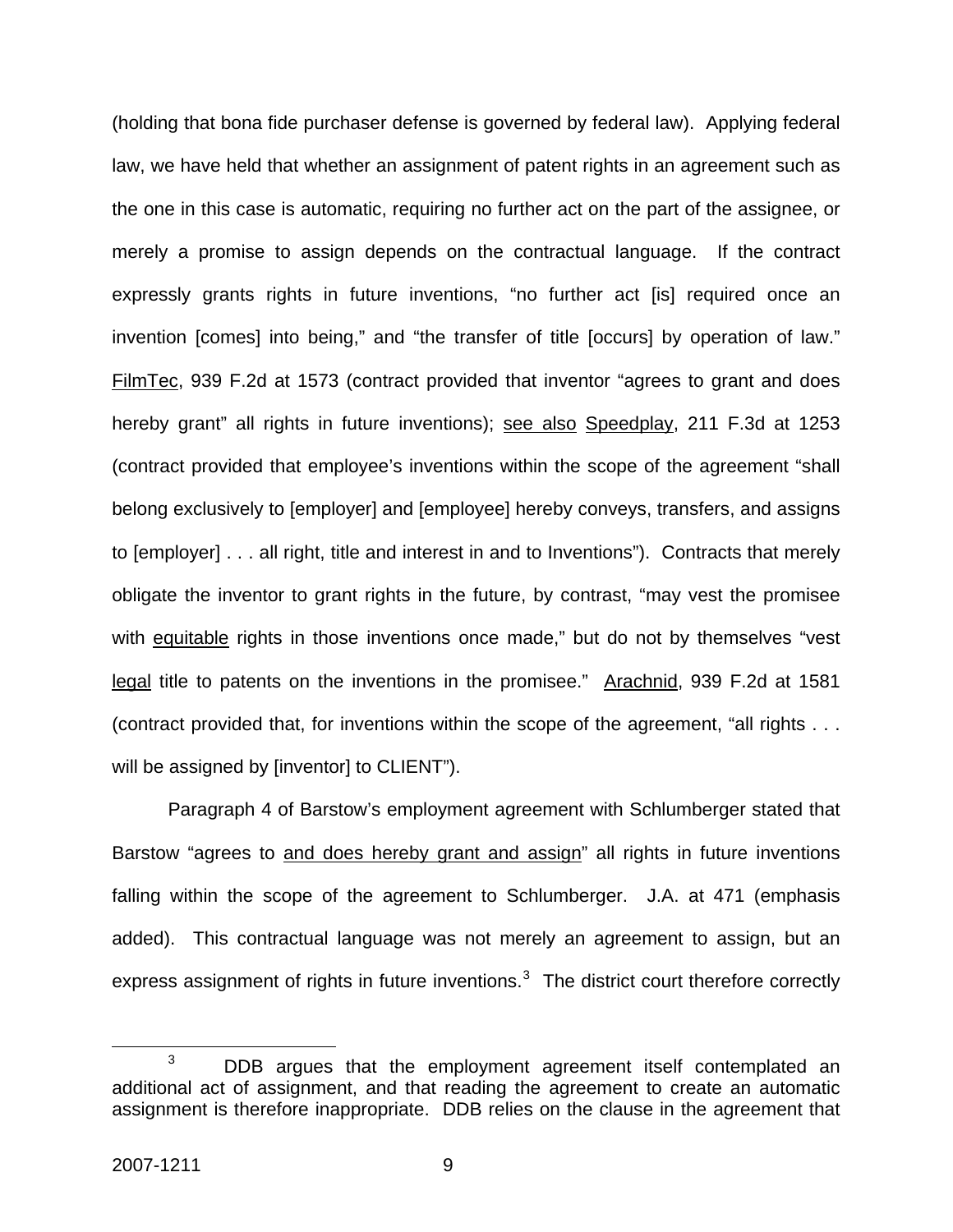determined that, if the patents in suit were within the scope of the employment agreement, they would have been automatically assigned to Schlumberger by operation of law with no further act required on the part of the company. Accordingly, DDB's statute of limitations, waiver, and estoppel defenses have no merit.

 We turn then to the question whether the employment agreement covered the patents in suit because they "relate in any way to the business or activities" of Schlumberger, or "are suggested by or result from" Barstow's work for Schlumberger. Those issues, of course, are governed by Texas law.

II

 The sole jury trial issue in this case concerns whether DDB is entitled to a jury trial on the jurisdictional issue of standing. We hold that it is not. DDB argues that, because the jurisdictional issue and the merits of the case are intertwined, the district court should not have dismissed the case on jurisdictional grounds without a jury trial on the merits as to the question of whether the contract provided for assignment of the patents in suit. Because the question of a patentee's right to a jury trial "implicates the jurisprudential responsibilities of this court in a field within its exclusive jurisdiction, i.e., patent law," Gardco Manufacturing, Inc. v. Herst Lighting Co., 820 F.2d 1209, 1212 (Fed. Cir. 1987), we apply our own law rather than the law of the regional circuit. The right to a jury trial on disputed jurisdictional facts that also implicate the merits of plaintiff's cause of action is an issue of first impression for this court.

 $\overline{a}$ 

states: "Employee agrees to execute specific assignments and do anything else properly requested by Company, at any time during or after employment with Company, to secure such rights." J.A. at 471. We see nothing in this clause that conflicts with the clear language of the present, automatic assignment provision in the agreement.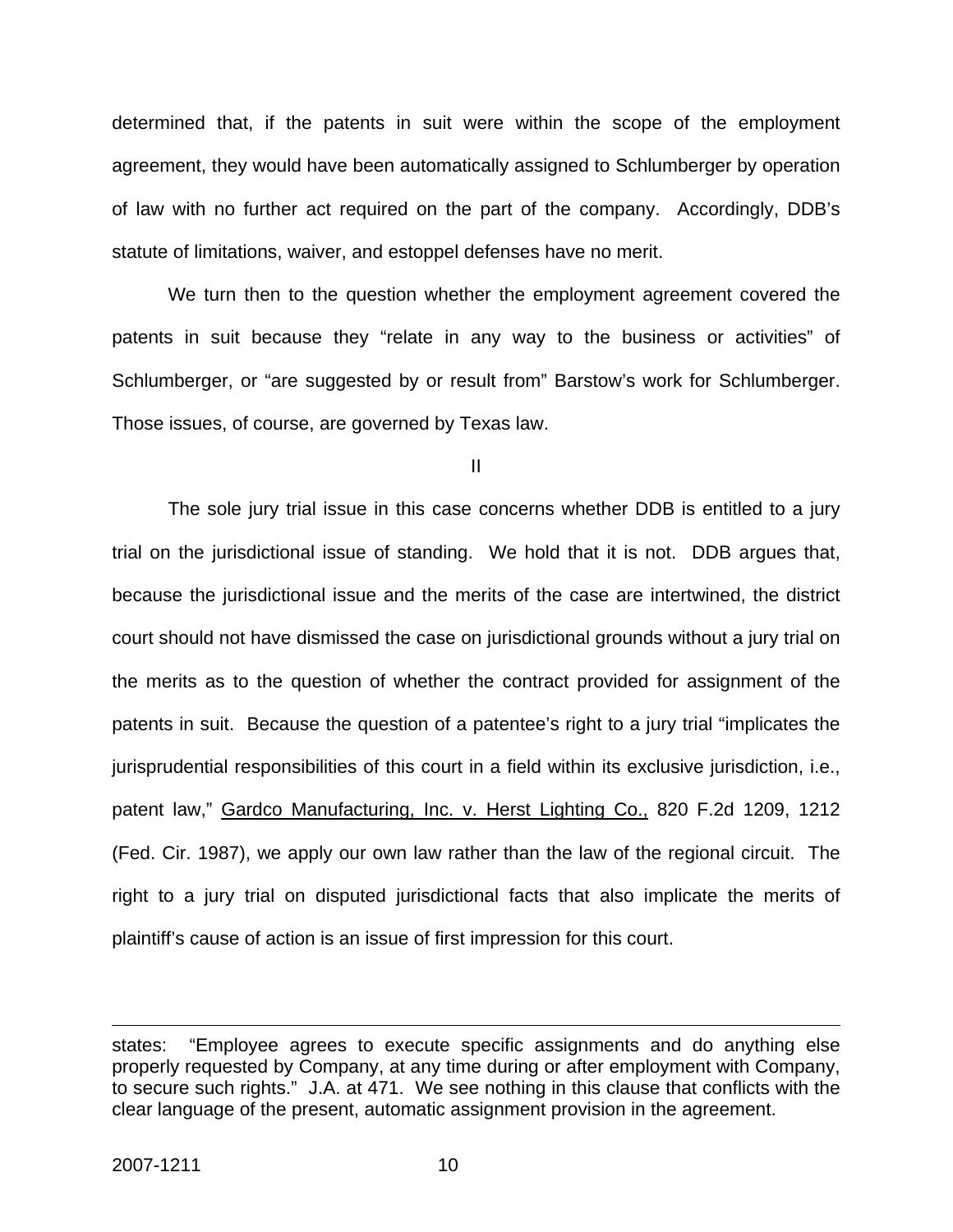Most of the regional circuits look to the degree of intertwinement between the jurisdictional facts and the facts underlying the merits of the cause of action to determine whether dismissal on jurisdictional grounds is appropriate, or whether resolution of the issues must await summary judgment proceedings or trial on the merits. See, e.g., Torres-Negrón v. J&N Records, LLC, 504 F.3d 151, 163 (1st Cir. 2007) (whether jurisdictional and merits issues are "distinct and independent"). $4$  We agree with the majority of the regional circuits that the degree of intertwinement of jurisdictional facts and facts underlying the substantive claim should determine the appropriate procedure for resolution of those facts. This inquiry can present complex questions. In this case, however, we think that the interpretation of the employment agreement, which depends in part on state contract law and in part on this circuit's law

<span id="page-11-0"></span> $\frac{1}{4}$ <sup>4</sup> See also Autery v. United States, 424 F.3d 944, 956 (9th Cir. 2005) (whether "jurisdictional issue and substantive claims are so intertwined that resolution of the jurisdictional question is dependent on factual issues going to the merits") (citation omitted); Morrison v. Amway Corp., 323 F.3d 920, 926 (11th Cir. 2003) (whether same statute provides basis for both subject matter jurisdiction and substantive claim for relief); Sizova v. Nat'l Inst. of Standards & Tech., 282 F.3d 1320, 1324 (10th Cir. 2002) ("[T]he underlying issue is whether resolution of the jurisdictional question requires resolution of an aspect of the substantive claim.") (citation omitted); London v. Polishook, 189 F.3d 196, 198 (2d Cir. 1999) (whether "jurisdiction is so intertwined with the merits that its resolution depends on the resolution of the merits") (citation omitted); United States v. North Carolina, 180 F.3d 574, 581 (4th Cir. 1999) ("[W]hile the merits and jurisdictional questions are not identical, they are so closely related that the jurisdictional issue is not suited for resolution in the context of a motion to dismiss for lack of subject matter jurisdiction."); Osborn v. United States, 918 F.2d 724, 730 (8th Cir. 1990) (whether "the jurisdictional issue is 'so bound up with the merits that a full trial on the merits may be necessary to resolve the issue'") (citation omitted); Weidner Commc'ns, Inc. v. H.R.H. Prince Bandar Al Faisal, 859 F.2d 1302, 1310 n.11 (7th Cir. 1988) ("call[ing] to the attention of the district court" on remand a Ninth Circuit case holding that "where jurisdictional issues and substantive issues are so intertwined that the issue of jurisdiction is dependent on resolution of factual issues going to the merits," dismissal on jurisdictional grounds is inappropriate); Eubanks v. McCotter, 802 F.2d 790, 793 (5th Cir. 1986) (whether "the [same] statute provides both the basis of federal court subject matter jurisdiction and the cause of action") (citation omitted).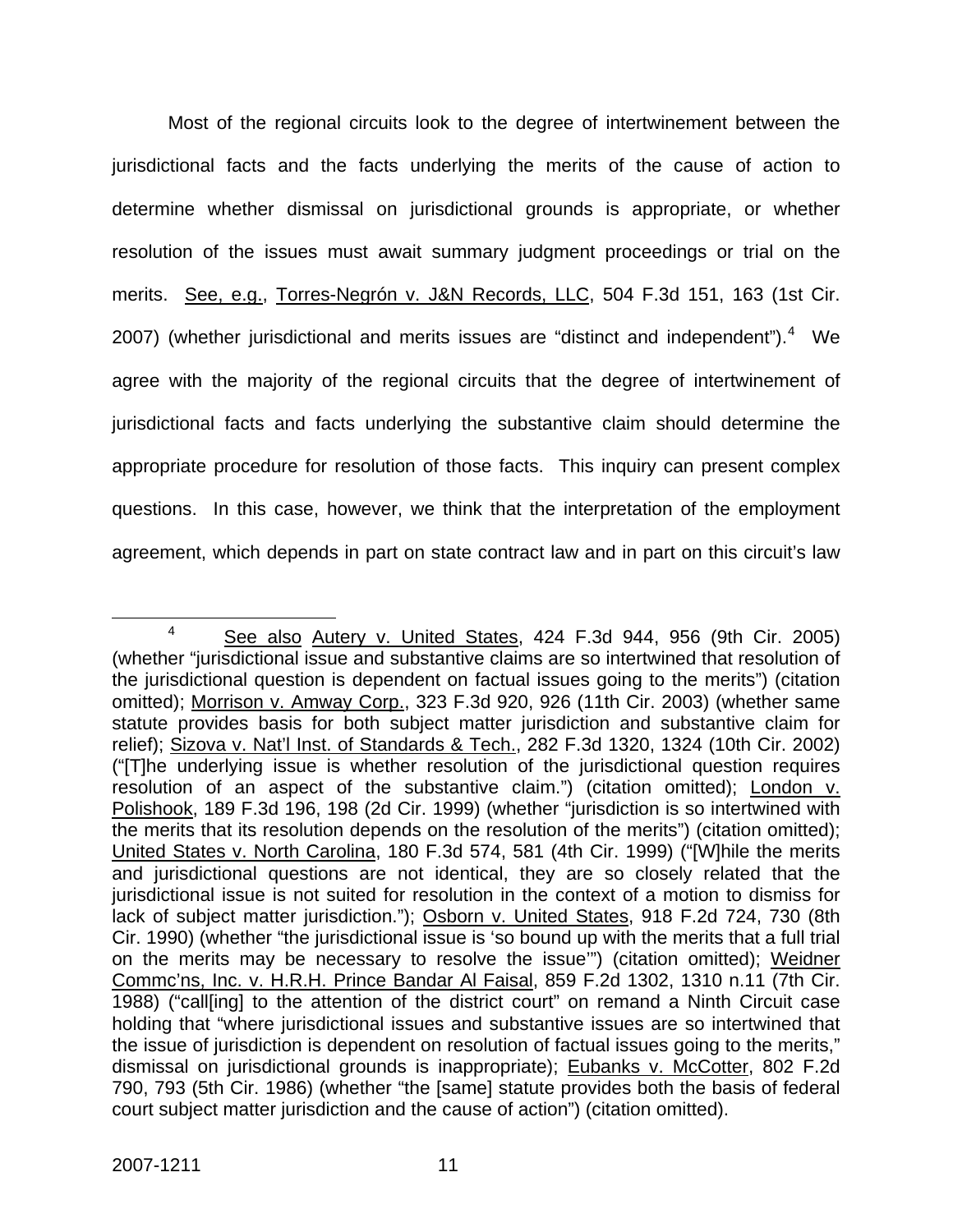regarding patent assignment clauses, is not so intertwined with the substantive federal patent law governing DDB's infringement claims and MLBAM's invalidity counterclaims that dismissal on jurisdictional grounds would be inappropriate. We therefore reject DDB's argument that the district court erred by holding a preliminary hearing, rather than awaiting jury trial on the merits, to resolve the jurisdictional issues. Although we hold that DDB has no right to a jury trial on the issue of standing, there of course remains a right to jury trial on other appropriate issues in the case.

III

 DDB also argues that the district court erred by not granting its motion for jurisdictional discovery before dismissing on jurisdictional grounds. In general, "[w]e review the district court's denial of additional discovery, an issue not unique to patent law, for abuse of discretion, applying the law of the regional circuit." Digeo, Inc. v. Audible, Inc., 505 F.3d 1362, 1370 (Fed. Cir. 2007). However, "[i]n determining the relevance of a request for jurisdictional discovery, we apply Federal Circuit law." Commissariat à l'Energie Atomique v. Chi Mei Optoelectronics Corp., 395 F.3d 1315, 1323 (Fed. Cir. 2005). In this case, the limited jurisdictional discovery requested by DDB clearly was relevant to the existence of subject matter jurisdiction.

 Plainly, the employment agreement is ambiguous as to what is "related to" or "suggested by" Barstow's work for Schlumberger, because resort to extrinsic evidence, for example, as to the nature of Schlumberger's business or to that of Barstow's work, is necessary to determine whether the provision applies. DDB argues that the patents in suit are not within the scope of these terms because Schlumberger's business and Barstow's work for Schlumberger during the 1980 to 1994 period involved controlling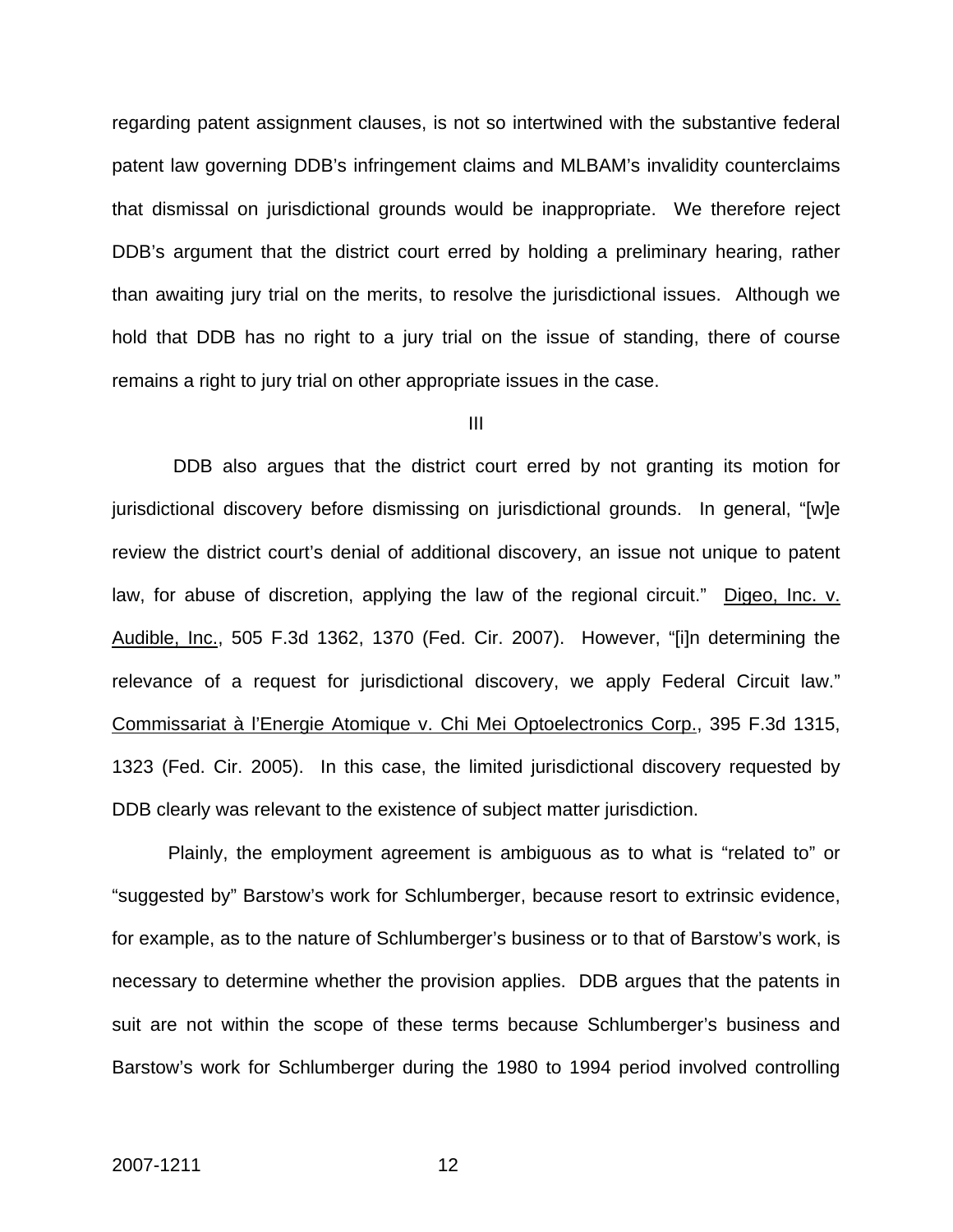and recording data from physical sensors used in the oil business, whereas the patents in suit describe a technique for broadcasting information about live events, such as sporting events, using a computer simulation. MLBAM, with equal fervor, argues that the patents in suit are covered by the agreement.

 Under both Texas contract law and general contract law, when a contract is ambiguous, "[c]onduct of the parties which indicates the construction that the parties themselves placed on the contract may . . . be considered in determining the parties' true intent." Consolidated Eng'g Co. v. S. Steel Co., 699 S.W.2d 188, 192-93 (Tex. 1985); see also 11 Samuel Williston & Richard A. Lord, A Treatise on the Law of Contracts § 32:14 (4th ed. 1993) ("[T]he parties' own practical interpretation of the contract—how they actually acted, thereby giving meaning to their contract during the course of performing it—can be an important aid to the court."). Here, evidence that the parties during performance agreed that Barstow's work leading to the patents in suit was not covered by the agreement would be highly relevant, if not dispositive.

 At the hearing on MLBAM's motion to dismiss, DDB presented witness testimony suggesting that Schlumberger knew about Barstow's work on the project leading to the patents in suit, considered whether it fell within the scope of the employment agreement, and concluded that it did not. Charles Huston, Schlumberger's in-house counsel for software matters from 1990 to 1995, testified that he knew Barstow was working on a personal project related to computer simulations of baseball games, that he had discussed the project with Dr. Reid Smith, the director of the laboratory in which Barstow worked, and that they had concluded that it did not apply to Schlumberger's business. Likewise, Dr. Smith testified that neither he nor anyone else at Schlumberger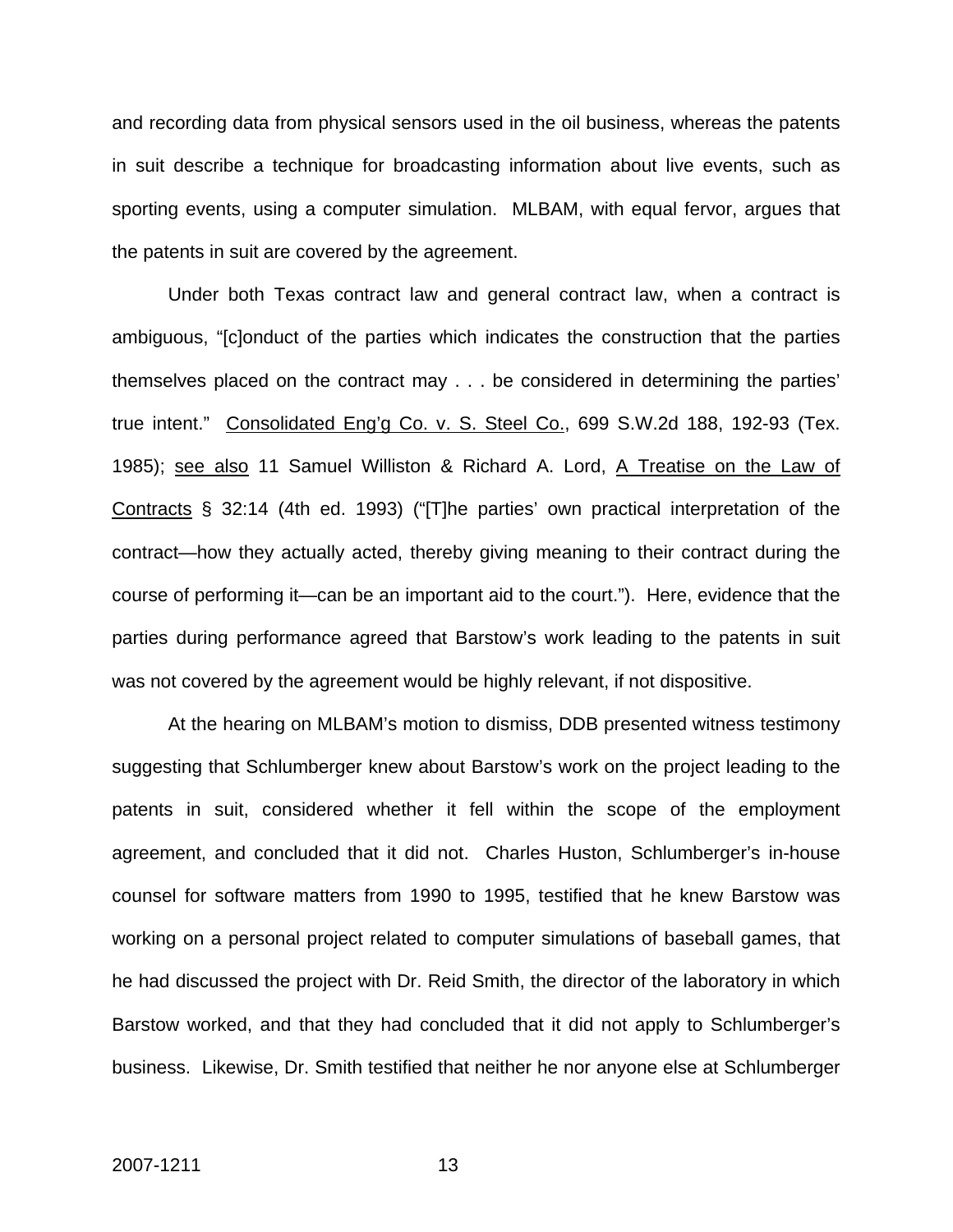had ever suggested that Barstow's project belonged to the company. Barstow testified by declaration that he had discussed the project several times with Huston and Smith, and that "[n]o one from Schlumberger, including Mr. Smith, and Mr. Huston ever told [him] that the DDB patented techniques belonged to Schlumberger." J.A. at 951. Moreover, during the period from 1994, when Barstow left Schlumberger, until September 2005, when MLBAM contacted the company to initiate negotiations for an assignment of rights, Schlumberger did nothing to indicate that it believed it had an ownership interest in the patents in suit.

 However, Schlumberger's view that the agreement did not apply (and its silence) would only be significant if Schlumberger had been aware of the nature of Barstow's project. The crucial question thus was the extent of Schlumberger's knowledge of the project at the time that the company's officers concluded that the project was not within the scope of the agreement. The problem is that DDB was denied discovery on this central issue. MLBAM filed its motion to dismiss on May 1, 2006, several months after the close of discovery. DDB on May 12, 2006, filed a motion to extend the discovery period and for limited jurisdictional discovery. The motion listed several categories of pertinent documents, including those related to "Schlumberger's ownership interest in [the patents in suit]," "[c]ommunications between Dr. David Barstow and Schlumberger, including those pertaining to inventions of Dr. David Barstow," "[a]ny agreements between Dr. David Barstow and Schlumberger including, but not limited to, any employment agreement," and "[a]ny alleged breach of any agreements between Dr.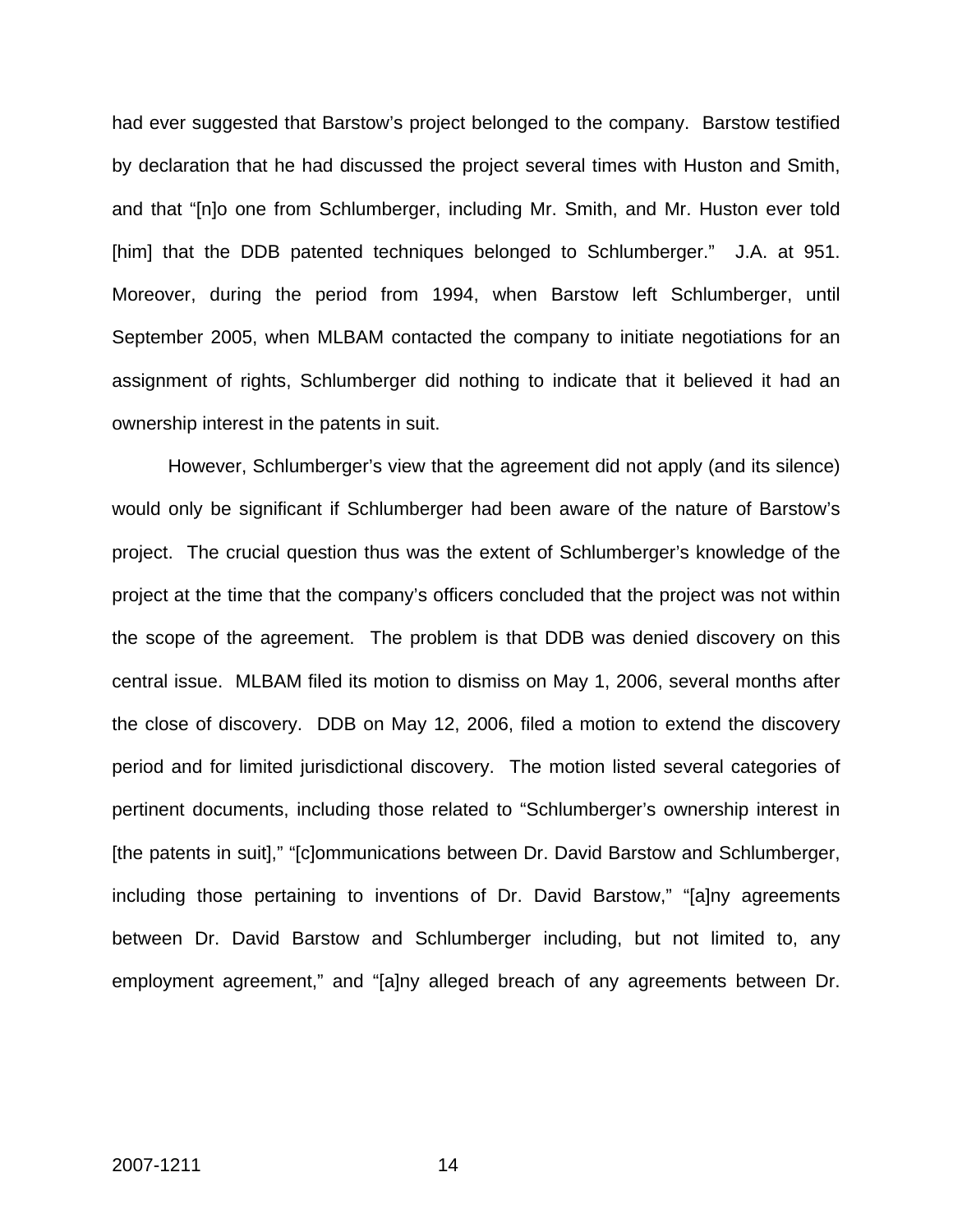David Barstow and Schlumberger."<sup>[5](#page-15-0)</sup> J.A. at 886. On the same day, MLBAM's counsel indicated by e-mail to counsel for DDB that it would "agree to extend 30 days for reasonable discovery and will work with you if there needs to be a slightly longer extension." J.A. at 892. DDB then, inter alia, filed a subpoena for Schlumberger, seeking documents and Rule 30(b)(6) deposition on a variety of pertinent subjects. The district court denied the discovery motion on May 18, 2006.

 DDB's discovery requests could have led to the production of documents (if they existed) such as copies of the applications for the patents in suit in Schlumberger's files, notes of conversations by Schlumberger employees demonstrating the extent of the company's knowledge of the inventions, further communications between Barstow and Schlumberger regarding the inventions, or communications as to whether Schlumberger's officers or employees believed that Schlumberger had an ownership interest in those inventions.<sup>[6](#page-15-1)</sup>

<span id="page-15-0"></span> $\frac{1}{5}$ <sup>5</sup> MLBAM argues that this document discovery would have been futile, because its witness, Dale Guadier, testified at the hearing that "even before DDB's subpoena, a search was made and no additional documents were located." Br. of Def.- Appellee at 20 n.10. This is not an accurate characterization of Gaudier's testimony. Although Gaudier testified that he had not found "any other documentation regarding the technology at issue," J.A. at 138, he also clearly testified that he had seen the list of documents requested by DDB in its subpoena but did not "go through and try to find all the documents that are described . . . in [that] schedule of documents." Id. at 143. Gaudier did state that he had not found an agreement assigning patent rights from Schlumberger back to Barstow, but if Schlumberger had never believed it had any rights in the patents in suit, no such document would be expected to exist.

<span id="page-15-1"></span><sup>6</sup> This discovery would also have been relevant to the question of whether Barstow complied with his obligation under the employment agreement to provide Schlumberger with a complete record of his inventions. We need not decide how or whether Barstow's breach of the agreement would in any way affect Schlumberger's rights under the agreement if it had nonetheless been fully aware of the nature of Barstow's work.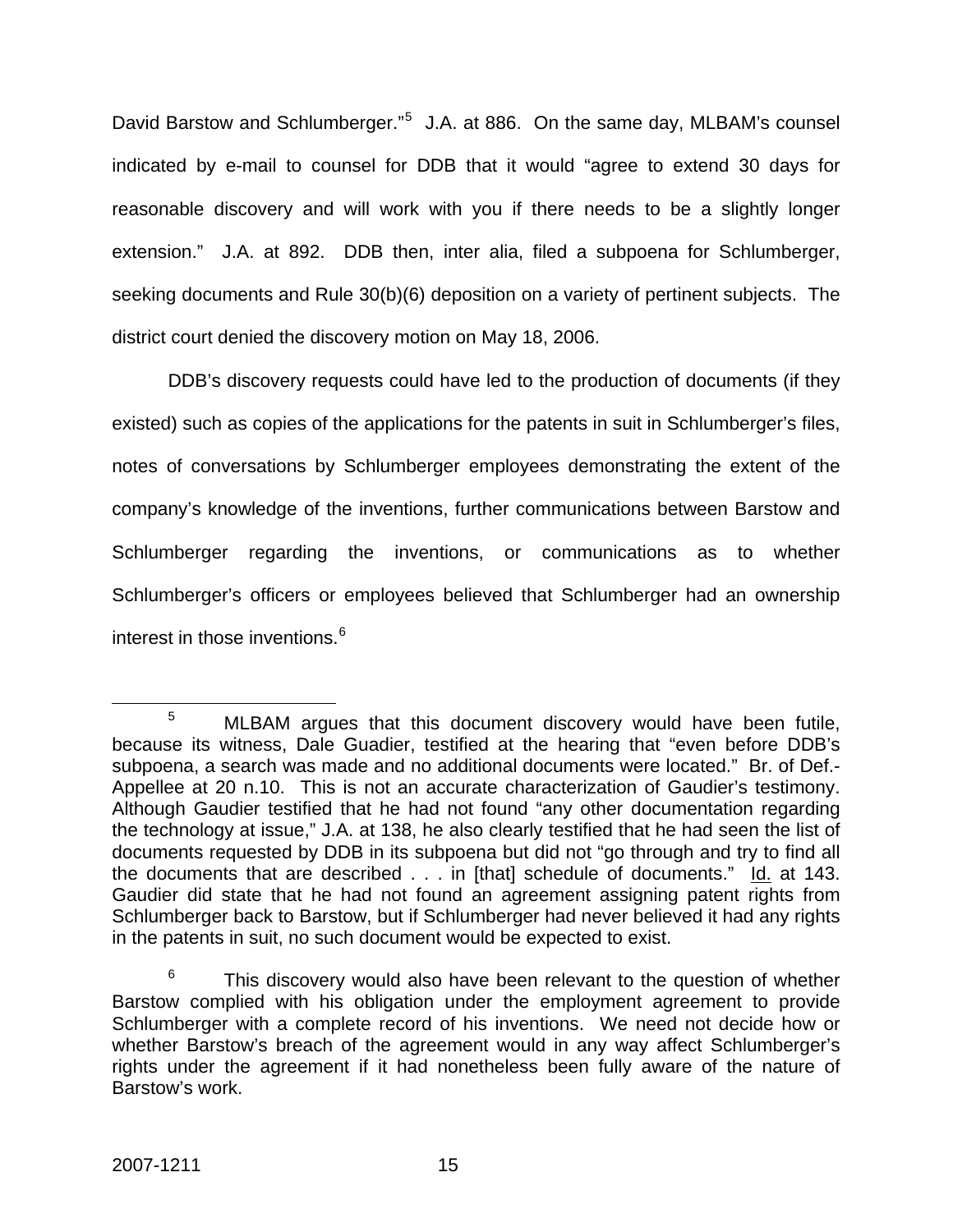The question is whether the district court's refusal to grant that discovery was an abuse of discretion. In cases where the jurisdictional and merits issues are intertwined but separable, the Fifth Circuit has explained that "the district court must give the plaintiff an opportunity for discovery and for a hearing that is appropriate to the nature of the motion to dismiss." Williamson v. Tucker, 645 F.2d 404, 414 (5th Cir. 1981); see also McLain v. Real Estate Bd. of New Orleans, 583 F.2d 1315, 1323 n.9 (5th Cir. 1978) (explaining that "[t]he effective use of discovery is a crucial feature of this case," where "the issues necessarily determinative of jurisdiction can be isolated and explored through discovery"), vacated on other grounds,  $444$  U.S. 232 (1980).<sup>[7](#page-16-0)</sup>

 In general we give substantial deference to a district court's decisions on issues of discovery. However, under the circumstances of this case, given the central relevance of the information sought in discovery, it was an abuse of discretion for the district court to deny DDB jurisdictional discovery, including document and deposition requests. See, e.g., McAllister v. FDIC, 87 F.3d 762, 766 (5th Cir. 1996) (district court abused its discretion in denying discovery on jurisdictional issue); see also Commissariat à l'Energie Atomique, 395 F.3d at 1323-24 (same). On remand, the district court should allow DDB to conduct reasonable discovery relevant to the issue of whether the patents in suit fall within the scope of Barstow's employment agreement

 $\overline{a}$ 

Further discovery might also shed light on the significance of Barstow's statement in his November 1992 letter to his brother that "[i]t's curious how [the project] and my Schlumberger work go hand in hand." J.A. at 842.

<span id="page-16-0"></span><sup>7</sup> Other circuits have said that when jurisdictional facts are in dispute, "a refusal to grant discovery constitutes an abuse of discretion if the denial results in prejudice to a litigant." Sizova, 282 F.3d at 1326; see also Filus v. Lot Polish Airlines, 907 F.2d 1328, 1332 (2d Cir. 1990); Majd-Pour v. Georgiana Cmty. Hosp., Inc., 724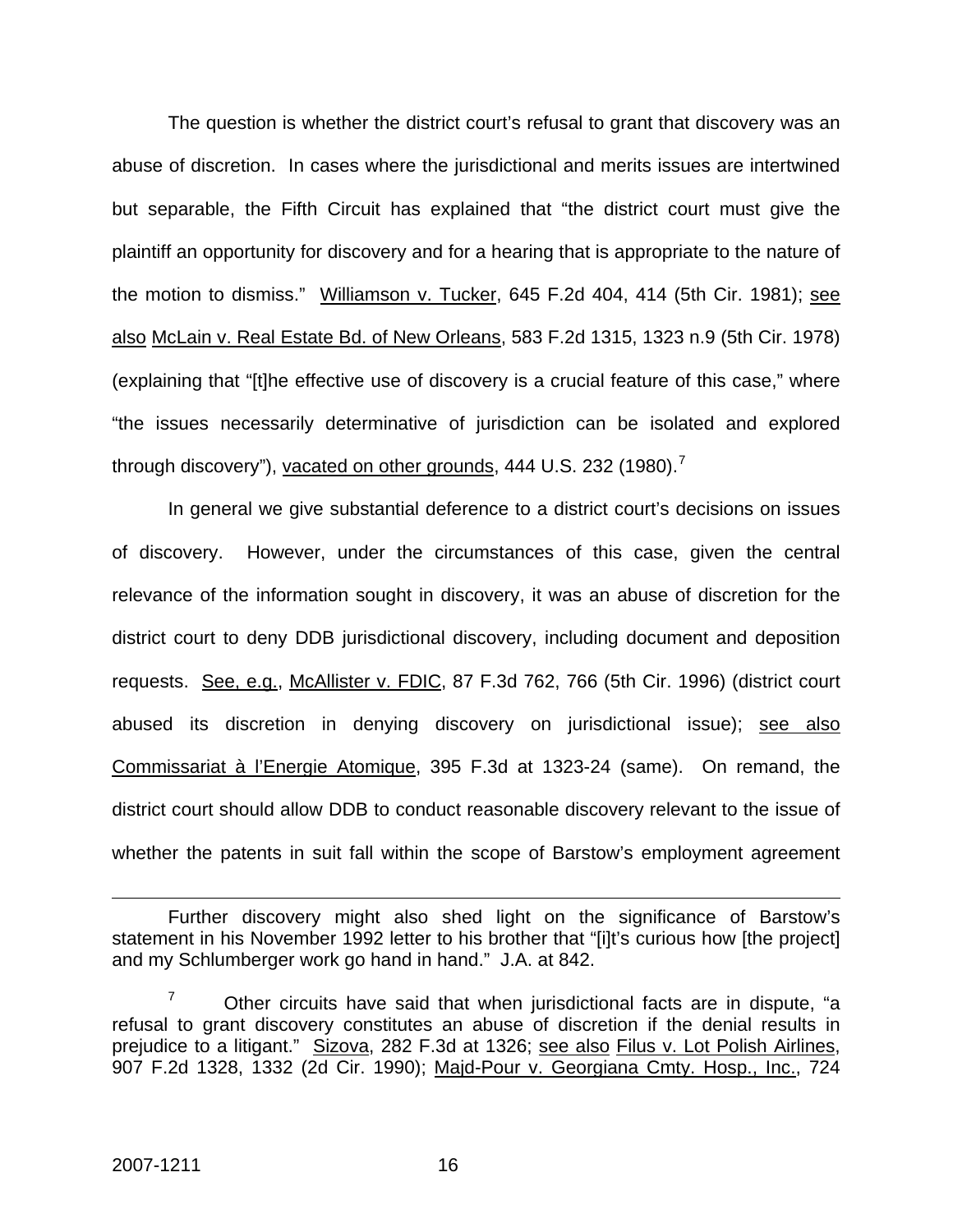with Schlumberger. We do not here attempt to specify exactly which discovery the district court should allow; the district court is in a far better position to make such determinations than are we. If such discovery in this case produces relevant and material evidence, a new hearing may be required with additional witness testimony.

 Because we hold that further jurisdictional discovery was warranted, we do not reach the issue of whether the district court correctly held on the previous record that the patents in suit fell within the scope of Barstow's employment agreement with Schlumberger.

## **CONCLUSION**

 For the foregoing reasons, we affirm in part and vacate in part the district court's decision, and we remand for further proceedings in accordance with this opinion.

AFFIRMED IN PART, VACATED IN PART, AND REMANDED.

COSTS

No costs.

F.2d 901, 903 (11th Cir. 1984); Wells Fargo & Co. v. Wells Fargo Express Co., 556 F.2d 406, 430 n.24 (9th Cir. 1977).

 $\overline{a}$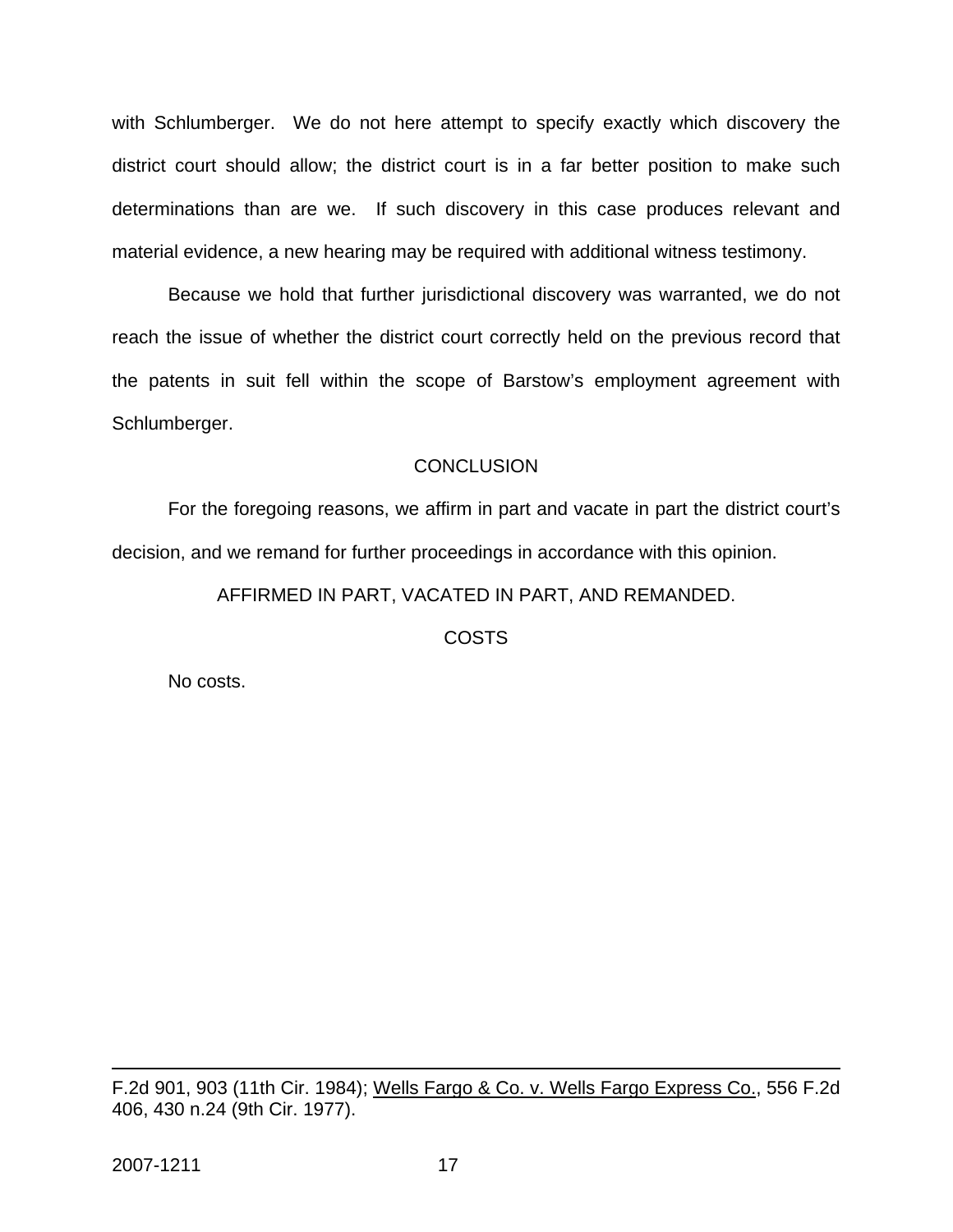# **United States Court of Appeals for the Federal Circuit**

2007-1211

### DDB TECHNOLOGIES, L.L.C.,

Plaintiff-Appellant,

v.

### MLB ADVANCED MEDIA, L.P.,

Defendant-Appellee.

Appeal from the United States District Court for the Western District of Texas in case no. 04-CV-352, Judge Lee Yeakel.

NEWMAN, Circuit Judge, dissenting in part, concurring in part.

I do not object to the remand for additional discovery relevant to "the issue of whether the patents in suit fall within the scope of Barstow's employment agreement with Schlumberger." Maj. op. at 16. Although the testimony in the district court was undisputed that Schlumberger agreed that the Barstow inventions concerning computerized replays of sporting events were not within the scope of Barstow's employment obligations, it may be that further discovery will ameliorate the doubts that apparently concern my colleagues.

I write separately because several aspects of the majority opinion embody errors of law, substantive and procedural. Thus the panel majority rules prematurely that the issues of "the asserted statute of limitations and equitable defenses were not available and that no jury trial was required," maj. op. at 1, even as the case is remanded for discovery that is directly related to these issues. Other errors include the ruling that determination of Dr. Barstow's rights and obligations under his employment agreement is preempted by federal law because "standing" is involved, although disputes arising from employment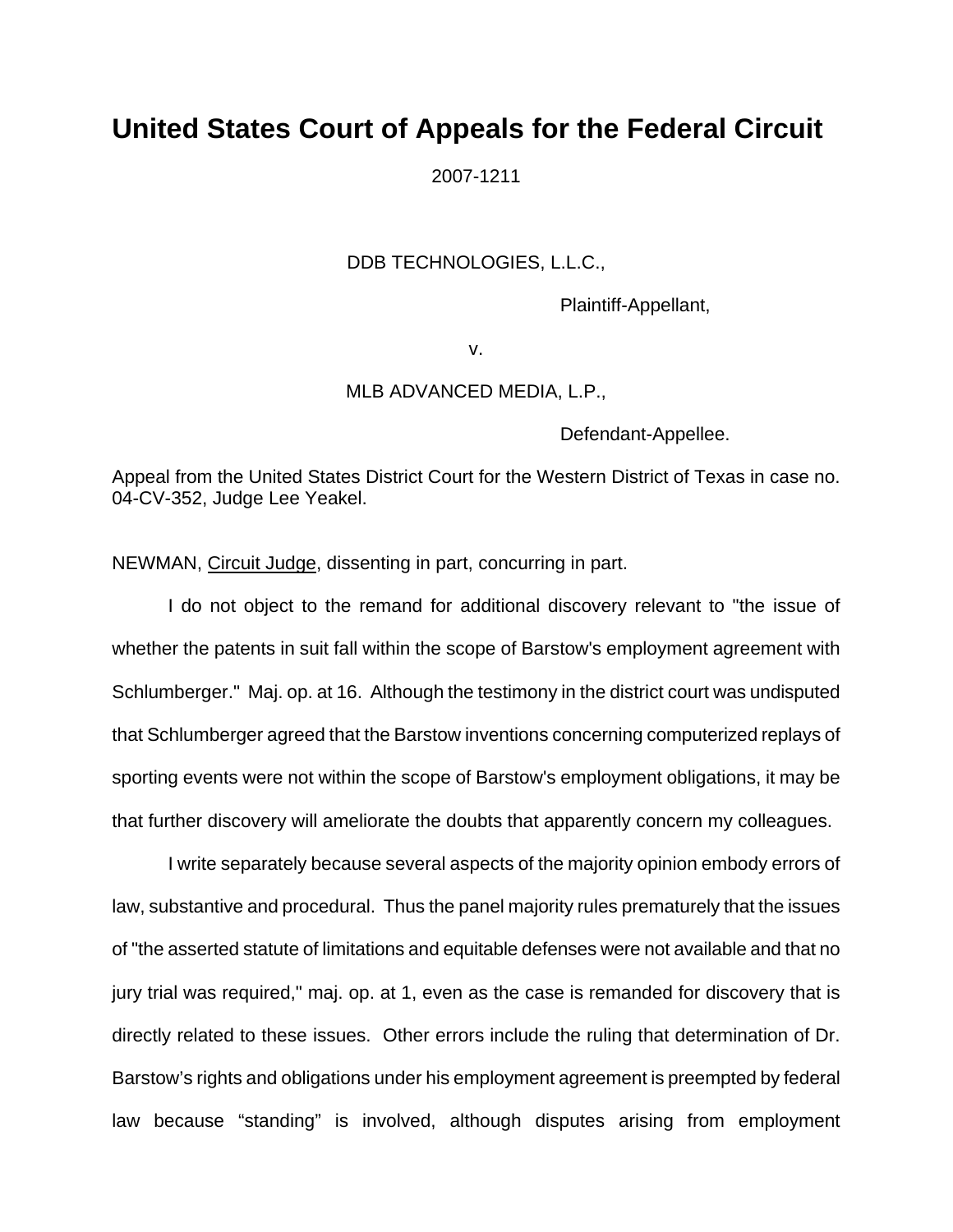agreements are and have always been a matter of state law. In addition, the ruling against the jury role is gratuitous and premature, for there was no such ruling by the district court, and it is not yet known if the employment agreement issue may require trial. The court also errs in its ruling negating the procedures of the Federal Rules to join involuntary parties if those parties are necessary to the action. Further, the court improperly designates various merits issues as "jurisdictional." These complex areas require greater depth and clarity than are here dispensed. I elaborate briefly on some of the flaws in the majority view:

### *The Issues of Waiver, Estoppel, and Laches*

It is not disputed that during Dr. Barstow's employment the responsible Schlumberger officials agreed that the inventions relating to the computerized recall and replay of sporting events were not within the scope of his employment agreement. In 2006, sixteen years after the first patent application was filed (in 1990), thirteen years after the first patent was issued (in 1993), and twelve years after Dr. Barstow left Schlumberger (in 1994), Schlumberger reportedly represented to the defendant MLB Advanced Media (MLBAM) that Schlumberger owns the Barstow inventions and the four patents thereon, including those filed after Dr. Barstow left Schlumberger. Schlumberger did not assert that the Barstow inventions were for use in the Schlumberger oil and gas well business, but asserted ownership of the sporting events media inventions for sale to MLBAM, a sporting events media purveyor. At the time the Barstow inventions originated and patent applications were filed, however, Schlumberger officials told Dr. Barstow, unequivocally, that these inventions were not within the scope of his employment obligations. These statements were the subject of testimony in the district court, by the persons responsible at Schlumberger.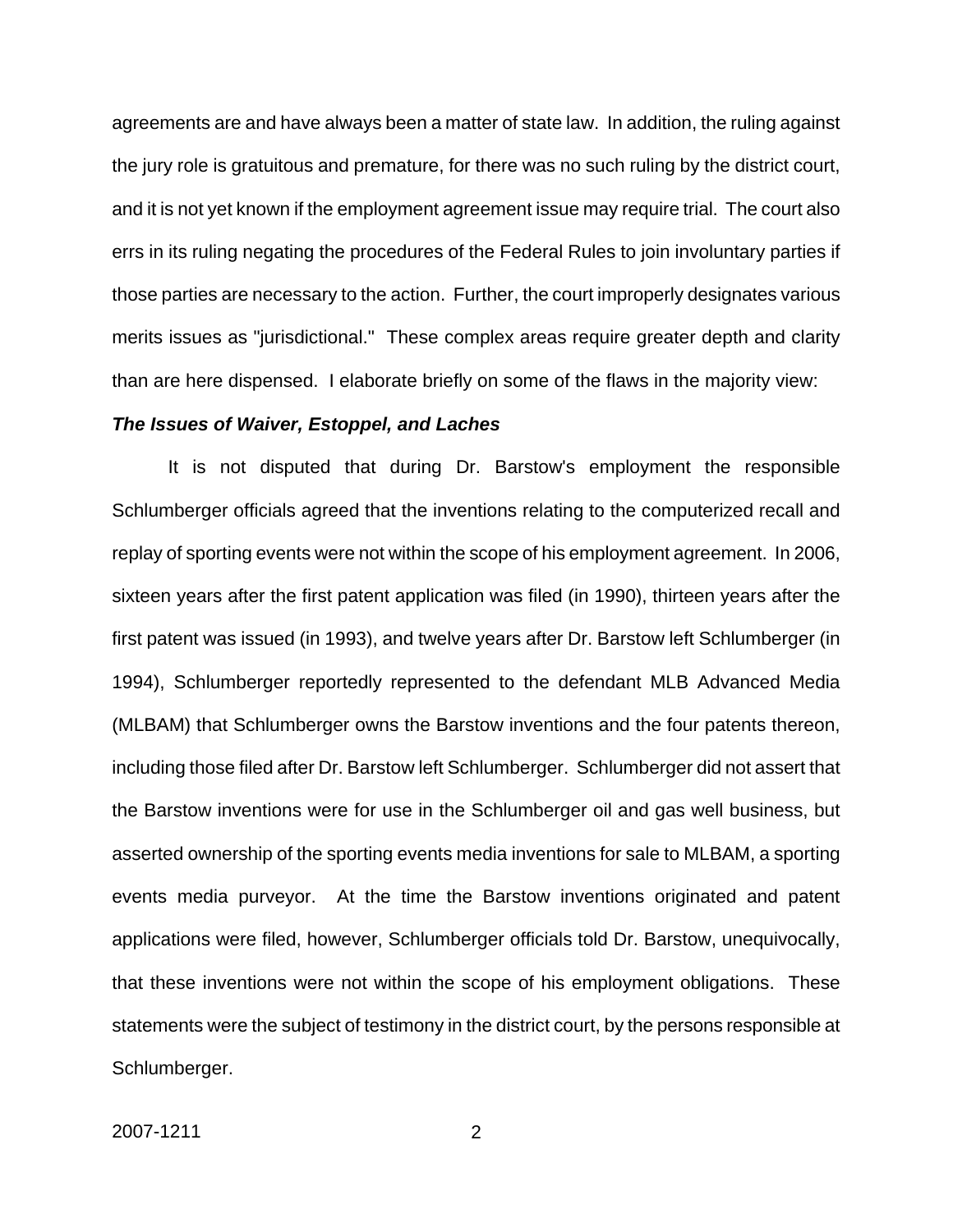Testifying at the hearing in the district court, Dr. Reid Smith, Vice President and Director of the Schlumberger Laboratory for Computer Science from 1989 to 1994, at which Dr. Barstow was employed, answered "No" to the question of whether he is "aware of anyone at Schlumberger ever stating a belief that Dr. Barstow's personal work belonged to Schlumberger," and "No" to whether he ever "suggest[ed] to Dr. Barstow that the personal work he was doing belonged to Schlumberger." Schlumberger's then patent counsel Charles Huston testified that Dr. Barstow "came to Reed [sic] and myself" regarding this invention and "Reed [sic] and I discussed it and we don't see how it applies to Schlumberger's business." (The quotations are from the transcript of the hearing.)

 In apparent conflict with its recognition of this undisputed testimony, the panel majority states that "evidence that the parties during performance agreed that Barstow's work leading to the patents in suit was not covered by the agreement would be highly relevant, if not dispositive." Maj. op. at 13. And despite now ordering additional discovery on these issues, the panel majority prematurely rules that "DDB's statute of limitations, waiver, and estoppel defenses have no merit." Maj. op. at 10. These conflicting positions do not add clarity to the procedures ordered on remand, for the issues of waiver and estoppel and laches may well be informed by this same further discovery. The district court is not constrained from obtaining full exploration of these related issues, as well as determining, on the entirety of the evidence, the issues of employment obligations and ownership with respect to the inventions at issue.

### *Preemption of State law; the Jury Role*

The panel majority acknowledges "state contract law", but announces that federal law preempts state law for employment contracts that include rights to patents, reasoning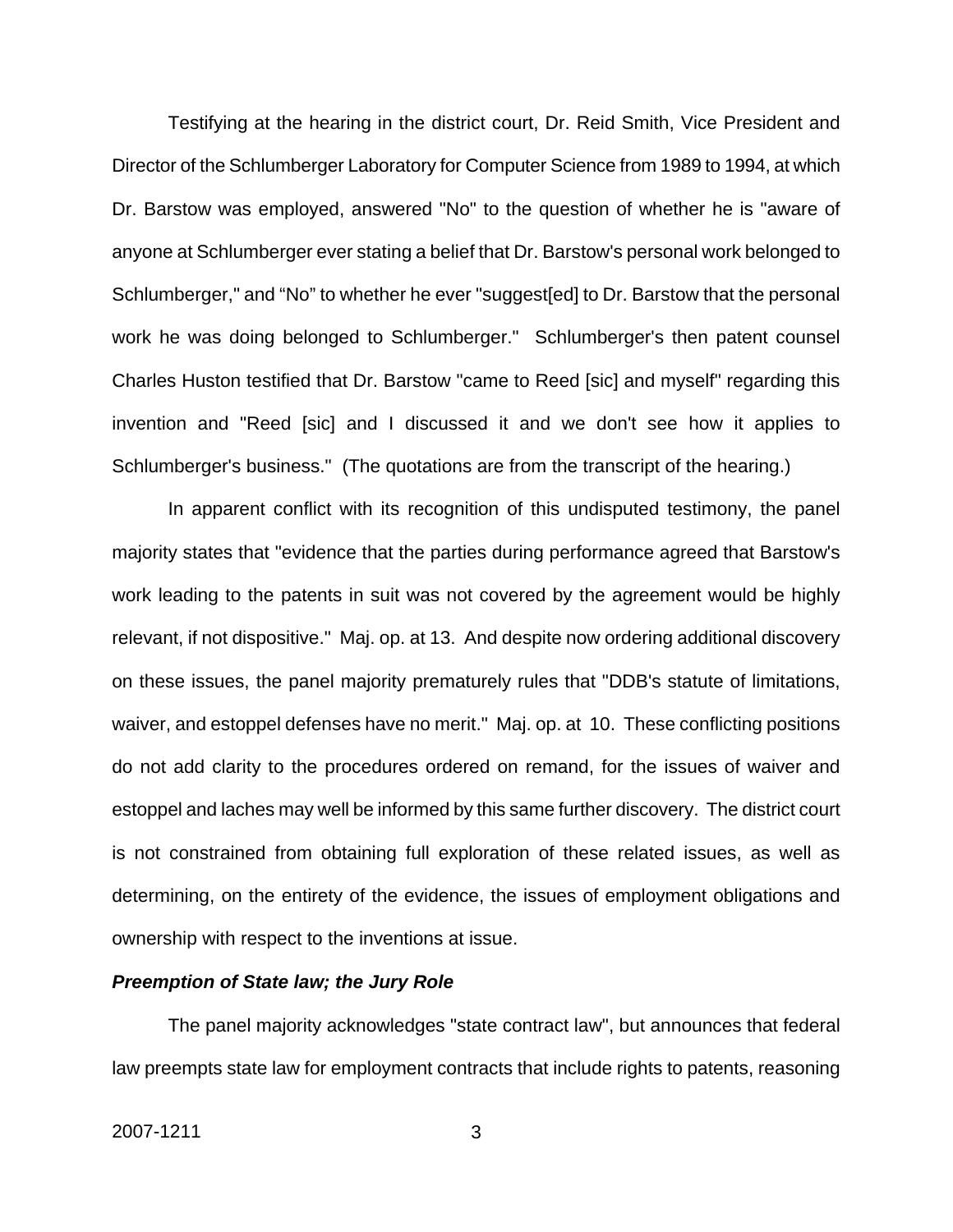that "[a]lthough state law governs the interpretation of contracts generally, the question of whether a patent assignment clause creates an automatic assignment or merely an obligation to assign is intimately bound up with the question of standing in patent cases" and therefore is "a matter of federal law". Maj. op. at 8. That is grievous overreaching, as well as contrary to law and precedent.

Interpretation of employment contracts, including clauses establishing employeremployee obligations with respect to inventions and patents, is a traditional state matter. This is a quite different issue from "standing in patent cases," supra. The rule that a plaintiff must own the property on which he sues in federal court does not preempt the laws governing property ownership. The adjudication of property rights that arise from an employment agreement is not preemptively removed from state law when the agreement concerns patent property.

State statutory and common law have long been recognized as governing the ownership of patent property. See, e.g., Jim Arnold Corp. v, Hydrotech Sys., Inc., 109 F.3d 1567, 1572 (Fed. Cir. 1997) ("[T]he question of who owns the patent right and on what terms typically is a question exclusively for state courts."); Roach v. Crouch, 524 N.W.2d 400, 403 (Iowa 1994) (question of patent ownership is properly triable in state court). There is no conflict between the creation of the patent as a creature of federal law, and ownership of patent property governed by state law. Federal preemption of state property law is not casually invoked. See, e.g., California v. ARC America, 490 U.S. 93, 100 (1989) (no preemption when compliance with both state and federal law is possible). Absent a specific act of Congress, there must be a conflict between federal and state law before the state is deprived of its authority. See Cipollone v. Liggett Group, 505 U.S. 504, 516 (1992)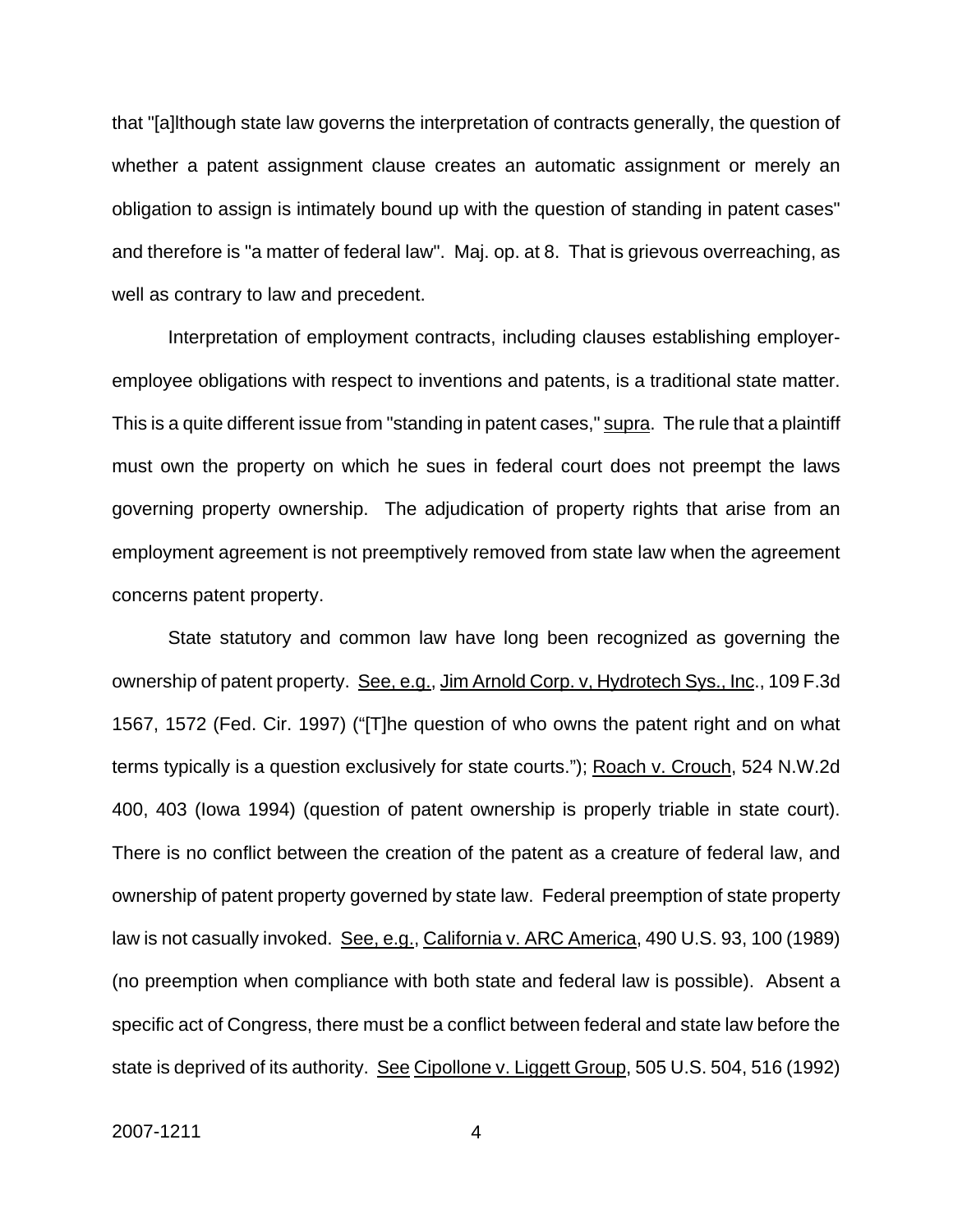("In the absence of an express congressional command, state law is pre-empted if that law actually conflicts with federal law."). No statutory preemption or federal/state conflict is here postulated. There is no authority for preempting state law, no authority for eliminating state law principles of property ownership, no authority for divesting state authority to determine rights and obligations set by employment contract, no authority for rejecting the extensive state precedent of law and procedure governing these issues.

State law governing employment contract interpretation is not excised when patents are involved. Employment contracts are generally governed by the law of the state of employment, in turn founded on the common law and state policy considerations embodied in statute. The complex balance between an employer's rights to control its proprietary information and safeguard its commercial interests, and an employee's rights to use his experience for purposes outside of the employer's interests, has traditionally been subject of state law, and when dispute arises, has been subject to trial to a jury. The experience, and precedent, of state courts is extensive on these questions. See, e.g., Anderson, Greenwood & Co. v. Martin, 44 S.W.3d 200, 220 (Tex. App. 2001) (jury trial of ownership of patent rights and contractual intent); Taborsky v. State, 659 So. 2d 1112, 1115 (Fla. App. 1995) (jury verdict on patent ownership and obligation to assign patent); Edwards v. Gramling Eng'g, 588 A.2d 793, 799 (Md. 1991) (jury trial of ownership of invention as between employer and employee); Mount Sinai Hosp. of Greater Miami, Inc. v. Cordis Corp., 329 So. 2d 380, 381 (Fla. App. 1976) (question of whether the hospital or the instrument manufacturer it hired was entitled to ownership of the patent was for the jury).

Ignoring precedent, in this case the factual issues of the employment contract and ownership of the Barstow inventions have been distorted into a question that the panel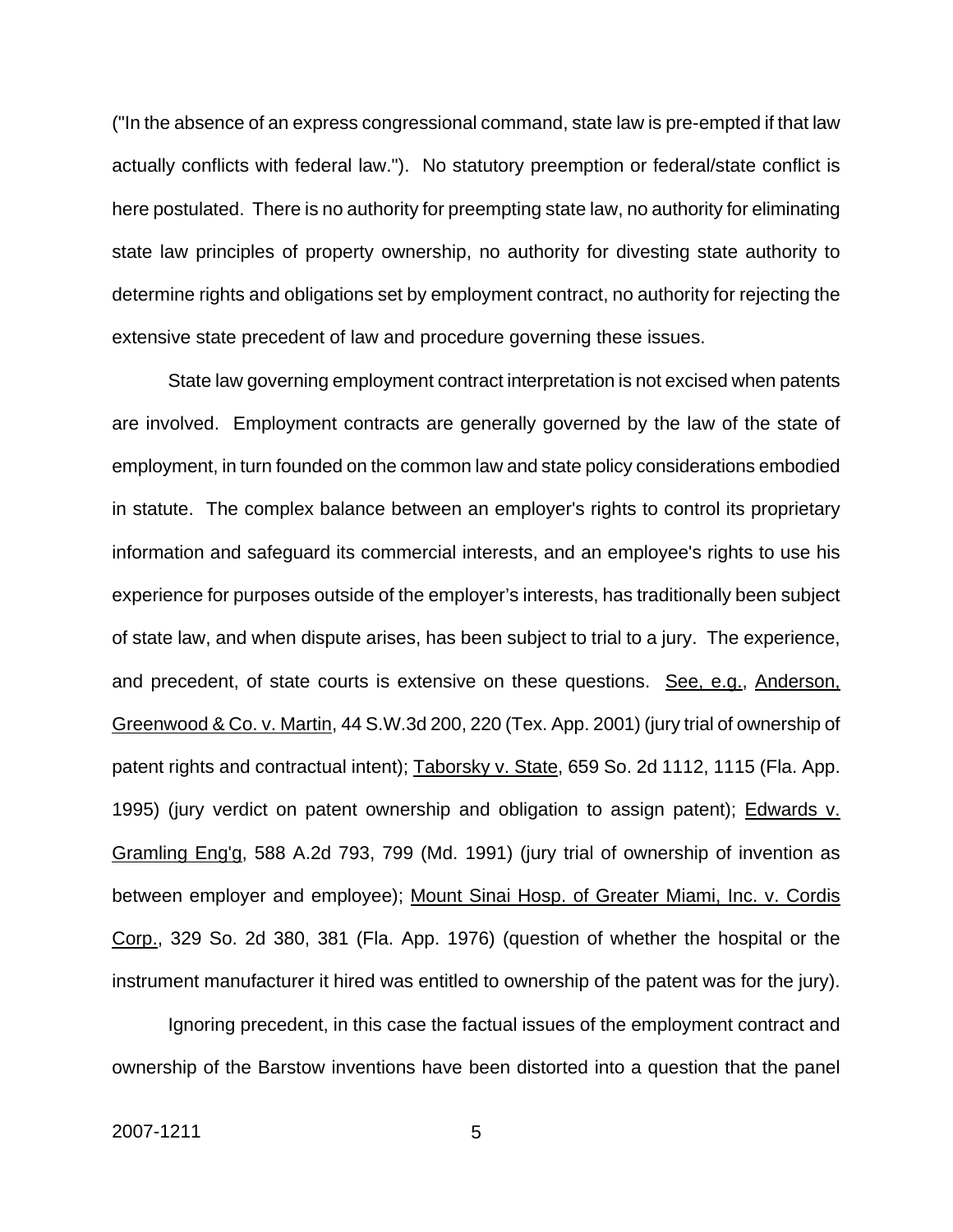majority calls "standing." and on this basis my colleagues affirm the district court's procedure of summary disposition--albeit without the constraints of the summary judgment rules. Neither state employment law, nor the jury role, can be eliminated by designating a disputed factual issue as related to "standing" and therefore "jurisdictional."

#### *Joinder of Necessary Parties*

As another flawed ruling, my colleagues state that if a necessary party refuses to join the case voluntarily, the plaintiff is out of court. That is inaccurate. A necessary party can be joined as a party plaintiff or a party defendant. See Fed. R. Civ. P. 19(a)(2) ("If a person has not been joined as required, the court must order that the person be made a party. A person who refuses to join as a plaintiff may be made either a defendant or, in a proper case, an involuntary plaintiff."). Rule 19 requires that a plaintiff have the opportunity to effect any necessary joinder when the issue is raised; my colleagues' prejudgment of this issue is unwarranted. The rule as applied to patent cases was early established, in a variety of factual situations. In Independent Wireless Telegraph Co. v. Radio Corporation of America, 269 U.S. 459, 468-469 (1926) the Court stated that "[i]f the owner of a patent, being within the jurisdiction, refuses or is unable to join an exclusive licensee as coplaintiff, the licensee may make him a party defendant by process," citing Littlefield v. Perry, 21 Wall. 205, 223 (1874) and extensive additional precedent. See, also, e.g., Brammer v. Jones, 4 F.Cas. 11 (C.C. Ohio 1867); Gamewell Telegraph Co. v. Brooklyn, 14 F. 255 (C.C.N.Y. 1882); Waterman v. Shipman, 55 F. 982, 986 (2nd Cir. 1893); Libbey Glass Co. v. McKee Glass Co., 216 F. 172 (D.C. Pa. 1914), aff'd, 220 F. 672 (3rd Cir. 1915); Hurd v. Goold, 203 F. 998 (2nd Cir. 1913).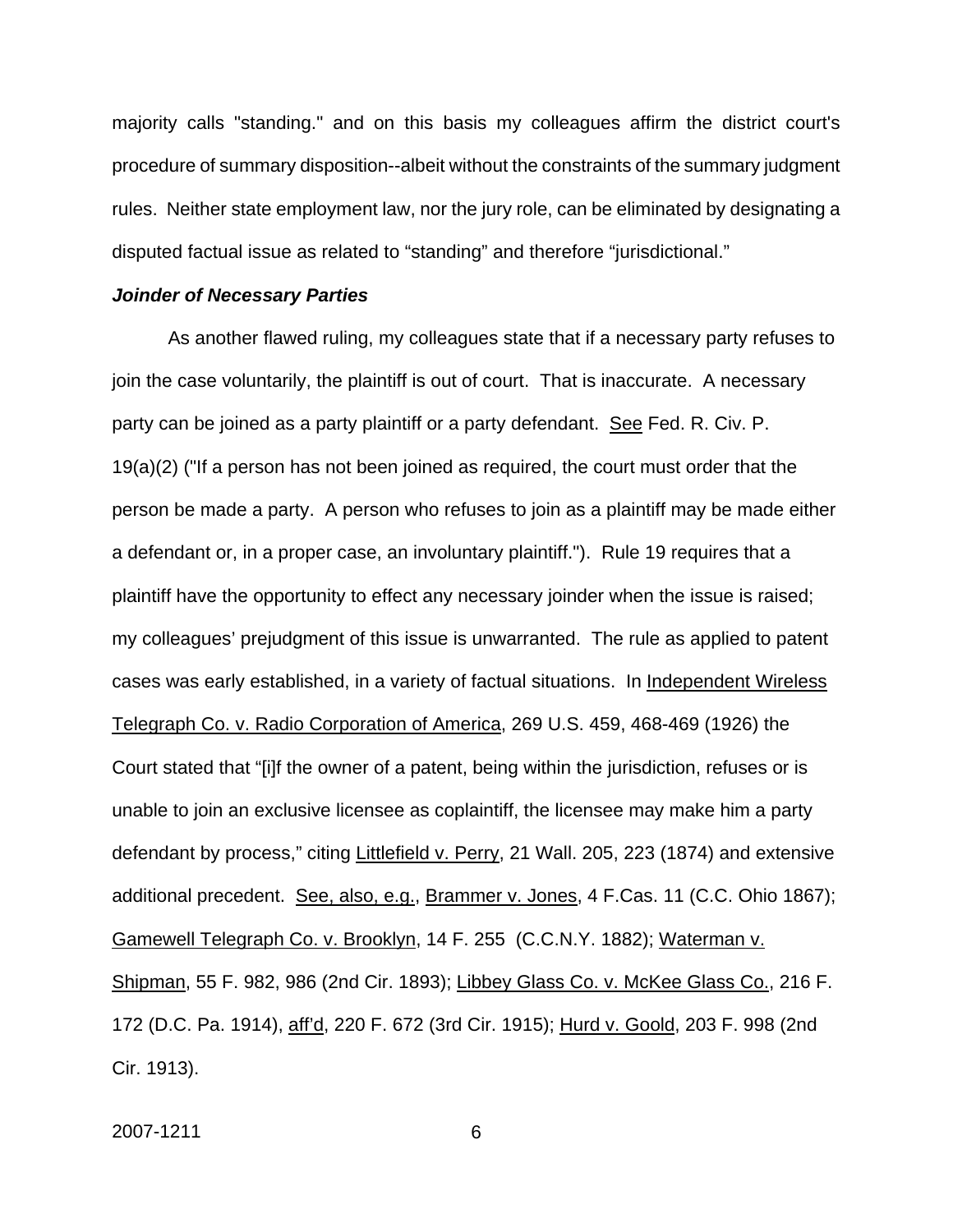The Federal Circuit has followed precedent and the Federal Rules, although I have noted strained application to specific facts. However, the general rule dominates, as reflected in, e.g., IpVenture, Inc. v. Prostar Computer, Inc., 503 F.3d 1324, 1325 (Fed. Cir. 2007) ("Thus all entities with an independent right to enforce the patent are indispensable or necessary parties to an infringement suit. When such an entity declines to join in the suit it may be joined involuntarily, either as a party plaintiff or party defendant; the purpose is to assure that all interested parties are before the court and that their interests are considered, as the Court explained in Shields v. Barrow*,* 58 U.S. (17 How.) 130, 141 (1854) . . ."); Intellectual Prop. Dev., Inc. v. TCI Cablevision of California, Inc., 248 F.3d 1333, 1347 (Fed. Cir. 2001) ("As a general rule, in accordance with *Independent Wireless*, this court adheres to the principle that a patent owner should be joined, either voluntarily or involuntarily, in any patent infringement suit brought by an exclusive licensee having fewer than all substantial patent rights."); McNeilab, Inc. v. Scandipharm, Inc., 95 F.3d 1164, 1996 WL 431352, \*2 (Fed. Cir. 1996) ("The Federal Rules of Civil Procedure authorize joinder of a necessary party, either voluntarily or involuntarily, as the circumstances may warrant."); Abbott Laboratories v. Diamedix Corp., 47 F.3d 1128, 1133 (Fed. Cir. 1995) (patentee who does not voluntarily join can be joined as a defendant or involuntary plaintiff). In Israel Bio-Engineering Project v. Amgen, Inc., 475 F.3d 1256 (Fed. Cir. 2007), like Ethicon, Inc. v. United States Surgical Group, 135 F.3d 1456, 1468 n.9 (Fed. Cir. 1998), on which the panel majority relies, the court's rulings applied to the facts of the case, but did not hold that a necessary party can never be involuntarily joined or that a co-owner with adverse interests can always prevent the other owners from obtaining judicial relief.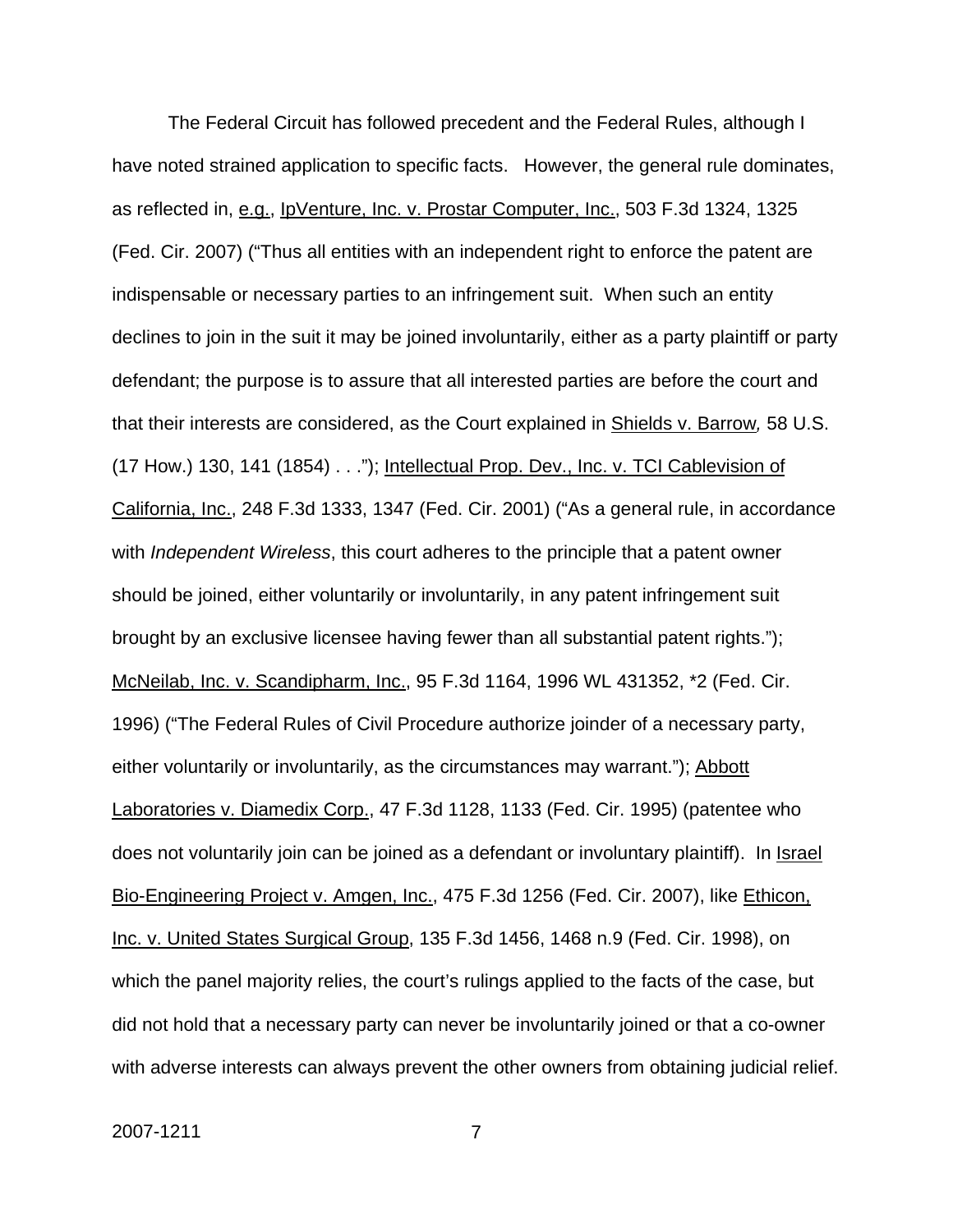The dicta of those cases cannot reverse the Federal Rules and binding precedent. As Independent Wireless concludes, permitting joinder of an unwilling but necessary party "would seem to be in accord with general equity practice." 269 U.S. at 469, citing Waldo v. Waldo, 17 N.W. 709 (Mich. 1883) and drawing analogy to the joinder of an unwilling trustee to protect the subject of the trust.

My colleagues summarily dispose of the case, ruling that neither Schlumberger, the self-appointed owner of the Barstow inventions, nor Schlumberger's customer who is the accused infringer MLBAM, can be reached by any process in any action. This ruling, along with the arbitrary inclusion of all four patents, whenever the inventions of those patents were made and all of which deal with baseball, not oil and gas drilling, cannot support this court's anticipatory rulings on the issues of waiver, estoppel, laches, standing, etc.

### *Jurisdiction*

The panel majority calls its further discovery "jurisdictional discovery," in its relation to the ownership of the Barstow inventions and patents. It is hard to predict what may evolve from further discovery, which may adduce information about the conception and development of these inventions by Dr. Barstow and his brother, during and after Dr. Barstow's employment, as well as additional evidence concerning Schlumberger's contemporaneous negation of both interest and rights in these inventions. The circumstances surrounding the sale to MBLAM may also be informative. These are not matters of "jurisdiction," but of the merits of the ultimate questions.

The Court has commented on the trend to conflation of jurisdiction and merits. In Steel Co. v. Citizens for a Better Environment, 523 U.S. 83, 89 (1998) the Court explained: "It is firmly established in our cases that the absence of a valid (as opposed to arguable)